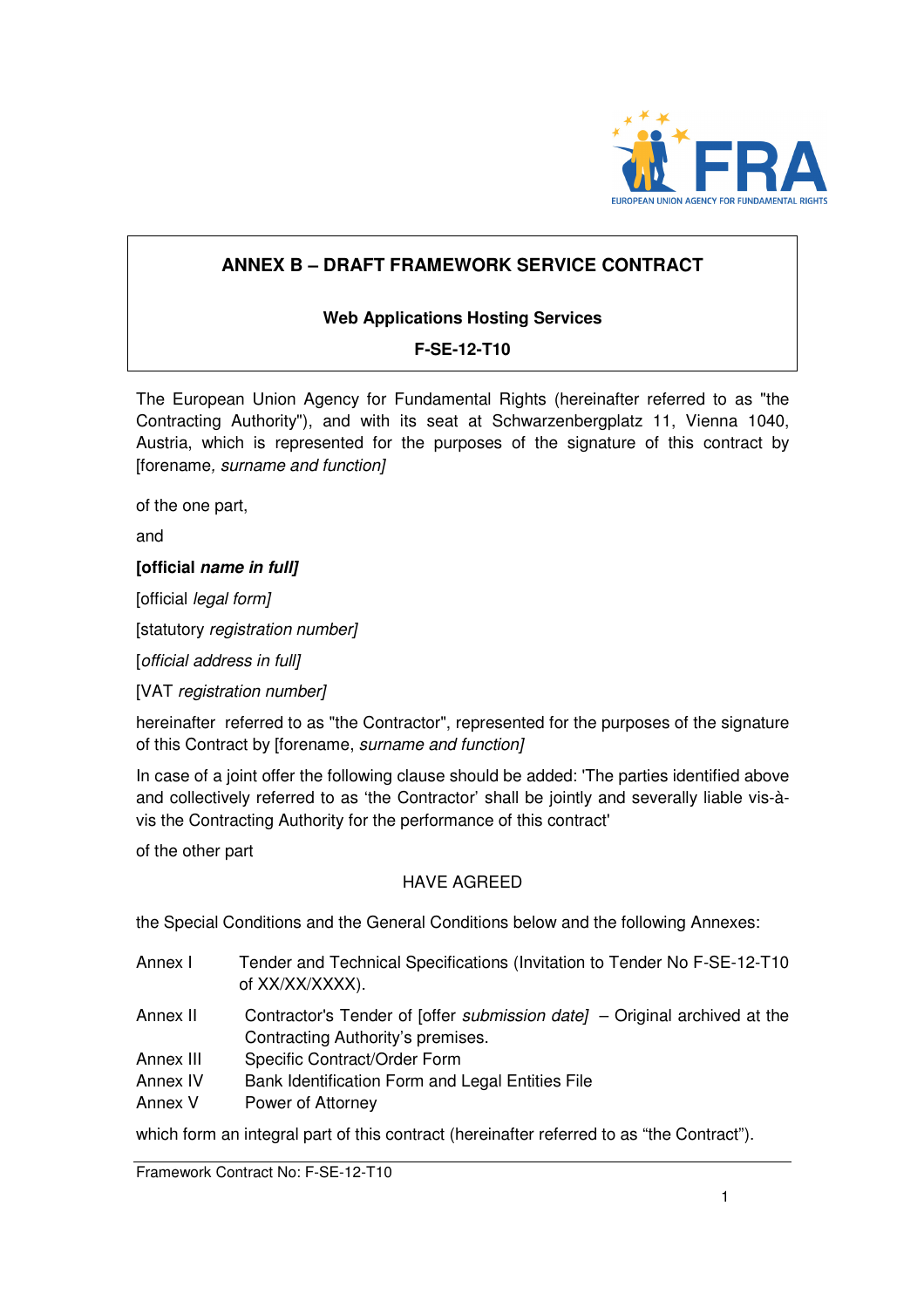The terms set out in the Special Conditions shall take precedence over those in the other parts of the Contract. The terms set out in the General Conditions shall take precedence over those in the Annexes. The terms set out in the Contract shall take precedence over those in the Specific Contracts and Order Forms. The terms set out in the Tender Specifications (Annex I) shall take precedence over those in the Tender (Annex II).

Subject to the above, the several instruments forming part of this Contract are to be taken as mutually explanatory. Ambiguities or discrepancies within or between such parts shall be explained or rectified by a written instruction issued by the Contracting Authority, subject to the rights of the Contractor under Article 1.8 should he dispute any such instruction.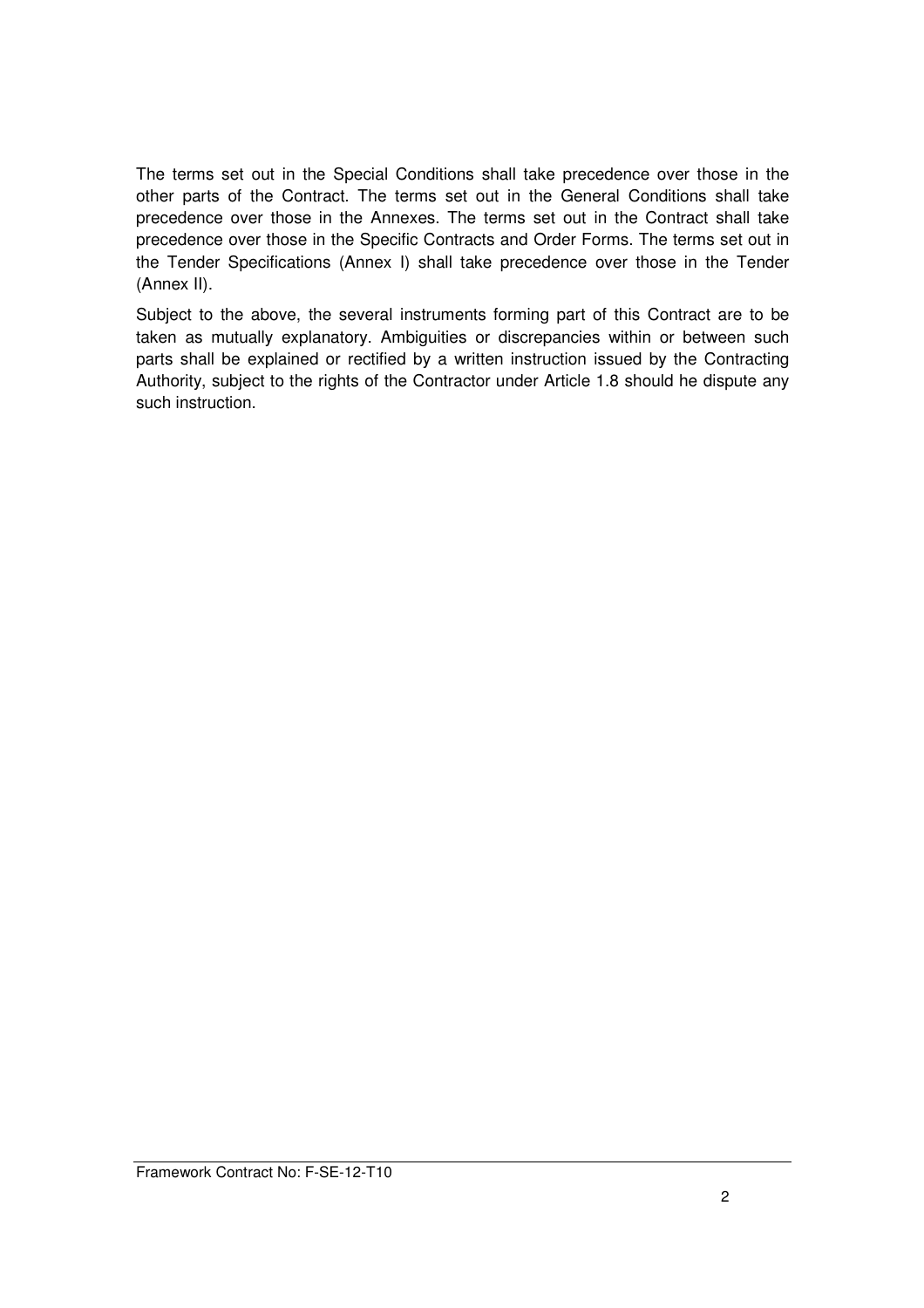# **1 SPECIAL CONDITIONS**

## **1.1 SUBJECT**

- **1.1.1.** The subject of the Contract is the provision of Web Applications Hosting Services to the Contracting Authority as set out in the Tender and Technical Specifications (Annex I).
- **1.1.2** Signature of the Contract imposes no obligation on the Contracting Authority to purchase. Only implementation of the Contract through Specific Contracts and Orders is binding on the Contracting Authority.
- **1.1.3** Once implementation of the Contract has been asked or has commenced, the Contractor shall reply and execute the tasks in accordance with all terms and conditions of the Contract.
- **1.1.4** The Contract does not confer on the Contractor any exclusive right to provide services described in Annex I to the Contracting Authority. The Contractor is selected as the *[to be completed]* contractor for a multiple framework contract in cascade.

## **1.2 DURATION**

- **1.2.1** The Contract shall enter into force on the date on which it is signed by the last contracting party.
- **1.2.**2 Under no circumstances may implementation commence before the date on which the Contract enters into force. Execution of the tasks may under no circumstances begin before the date on which the order or specific contract enters into force.
- **1.2.**3 The Contract is concluded for a period of 1 year with effect from the date on which it enters into force. This contractual period and all other periods specified in the Contract are calculated in calendar days unless otherwise indicated.
- **1.2.4** The orders or specific contracts shall be returned signed before the contract to which they refer expires. The Contract shall continue to apply to such orders and specific contracts executed after its expiry, but not later than six (6) months.
- **1.2.**5 The Contract shall be renewed automatically up to 3 times, under the same conditions, unless written notification to the contrary is sent by one of the contracting parties and received by the other before expiry of the period indicated in Article 1.2.3. Renewal does not imply any modification or deferment of existing obligations.

## **1.3 PRICES**

- **1.3.1** The prices of the services shall be as listed in Annex II.
- **1.3.2** Prices shall be expressed in EUR.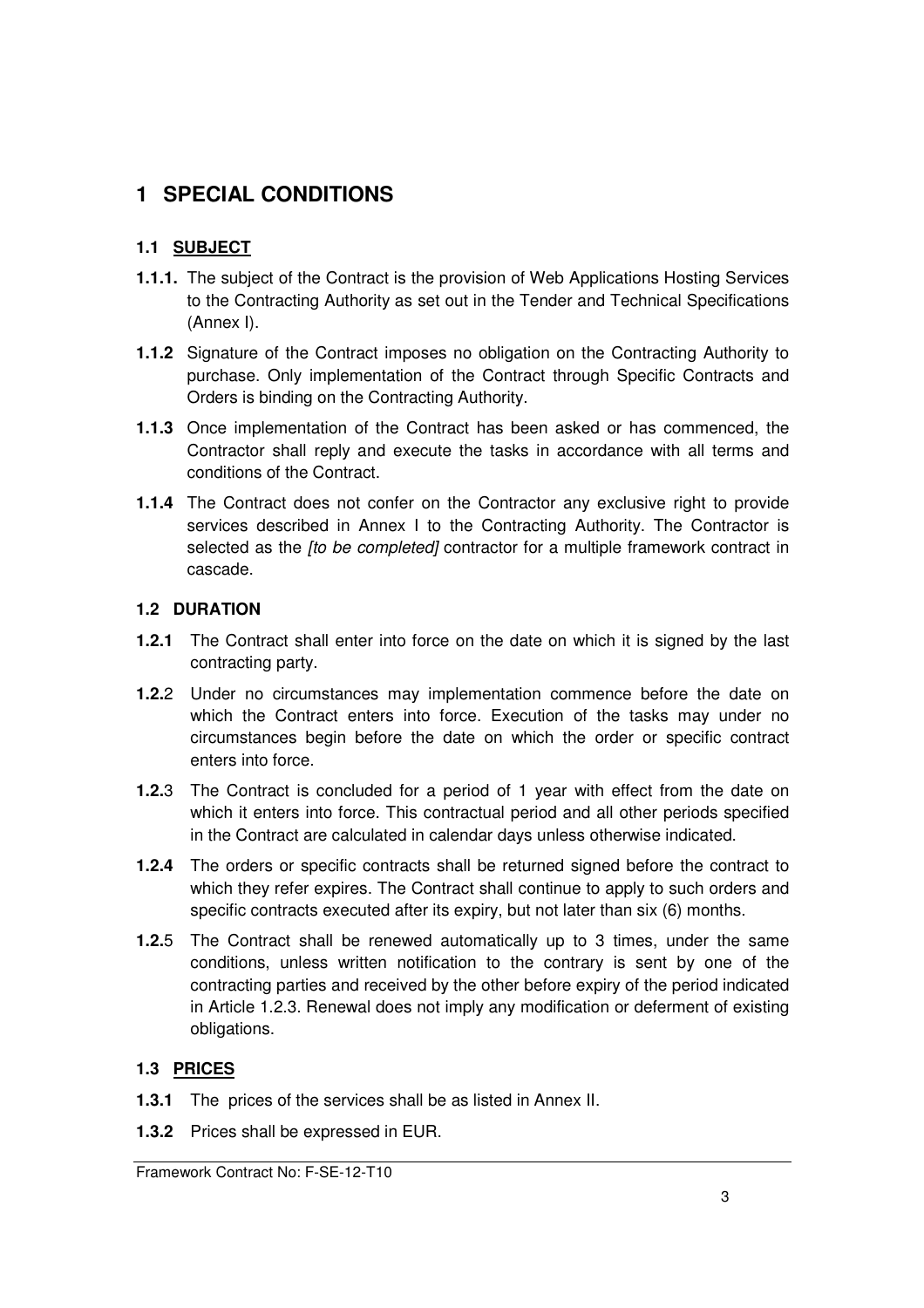1.3.2.1 Prices shall be fixed and not subject to revision for Orders placed during the first year of performance of the Contract.

From the beginning of the second and every following year of performance of the Contract, 80% of each price may be revised upwards or downwards if such revision is requested by one of the contracting parties by registered letter no later than three (3) months before the anniversary of the date on which it was signed.

Orders shall be placed on the basis of the prices in force on the date on which they are signed. Such prices shall not be subject to revision.

This revision shall be determined by the trend in the harmonised consumer price index MUICP published for the first time by the Publications Office of the European Union in the Eurostat monthly 'Data in focus' publication at http://www.ec.europa.eu/eurostat/.

Revision shall be calculated in accordance with the following formula:

$$
Pr = Po (0, 2+0, 8 - )
$$
  
lo

where:

Pr = revised price;

Po = price in the original tender;

 $Io = index$  for the month corresponding to the final date for submission of tenders;

 $Ir = index$  for the month corresponding to the date of receipt of the letter requesting a revision of prices.

## **1.4 IMPLEMENTATION OF THE CONTRACT**

**1.4.1** Within five (5) working days of an order form being sent by the Contracting Authority to the Contractor, the Contracting Authority shall receive it back, duly signed and dated. Should the Contractor be unavailable, he shall give reasons for refusal within the same period and the Contracting Authority shall be entitled to place the order with the next contractor on the list. In the event of failure to observe this deadline, the Contractor shall be considered unavailable. The period allowed for the execution of the tasks shall start to run on the date the Contractor signs the order form, unless a different date is indicated on the form.

Within five (5) working days of a request for services being sent by the Contracting Authority to the Contractor, the Contracting Authority shall receive an estimate of the resources to be allocated for its execution, with particulars in support. Should the Contractor be unavailable, he shall give reasons for refusal within the same period and the Contracting Authority shall be entitled to send a request to the next contractor on the list. In the event of failure to observe this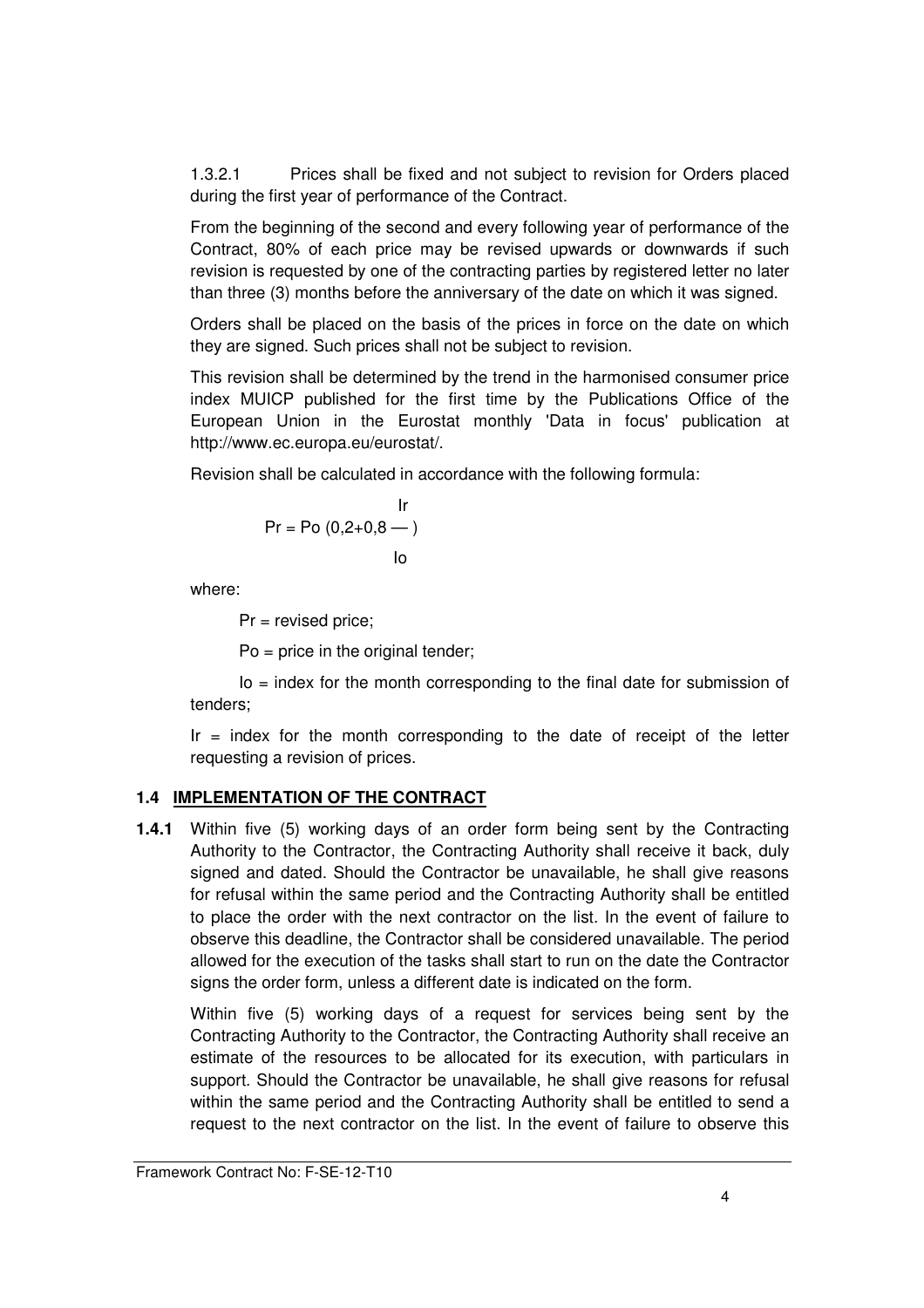deadline or disagreement on the allocation of resources, the Contractor shall be considered unavailable.

Within five (5) working days of a specific contract being sent by the Contracting Authority to the Contractor, the Contracting Authority shall receive it back, duly signed and dated. In the event of failure to observe this deadline, the Contractor shall be considered unavailable.

## **1.5 PAYMENT PERIODS**

Payments under the Contract shall be made in accordance with Article 2.4. Payments shall be executed only if the Contractor has fulfilled all his contractual obligations by the date on which the invoice is submitted. Payment requests may not be made if payments for previous periods have not been executed as a result of default or negligence on the part of the Contractor.

#### **1.5.1 PRE-FINANCING:**

No pre-financing payment is foreseen.

#### **1.5.2 INTERIM PAYMENTS:**

No interim payment is foreseen.

## **1.5.3 PAYMENT OF THE BALANCE:**

 The request for payment of the balance by the Contractor in accordance with the instructions laid down in Annex I shall be admissible if accompanied by:

the relevant invoices, indicating the reference number of the Contract and of the order or specific contract to which they refer.

Within thirty (30) days from reception of the relevant invoices payment of the balance equal to 100% of the total contract value shall be made.

For Contractors established in Belgium, the orders shall include the following provision: 'En Belgique, l'utilisation de ce bon de commande vaut présentation d'une demande d'exemption de la TVA n° 450' or an equivalent statement in the Dutch or German language. The Contractor shall include the following statement in his invoice(s): 'Exonération de la TVA, article 42, paragraphe 3.3 du code de la TVA' or an equivalent statement in the Dutch or German language.

## **1.5.4 PERFORMANCE GUARANTEE:**

No performance guarantee is required

## **1.6 BANK ACCOUNT**

Payments shall be made to the Contractor's bank account denominated in euro, identified as follows:

Name of bank: [to be completed]

Address of branch in full: [ to be completed]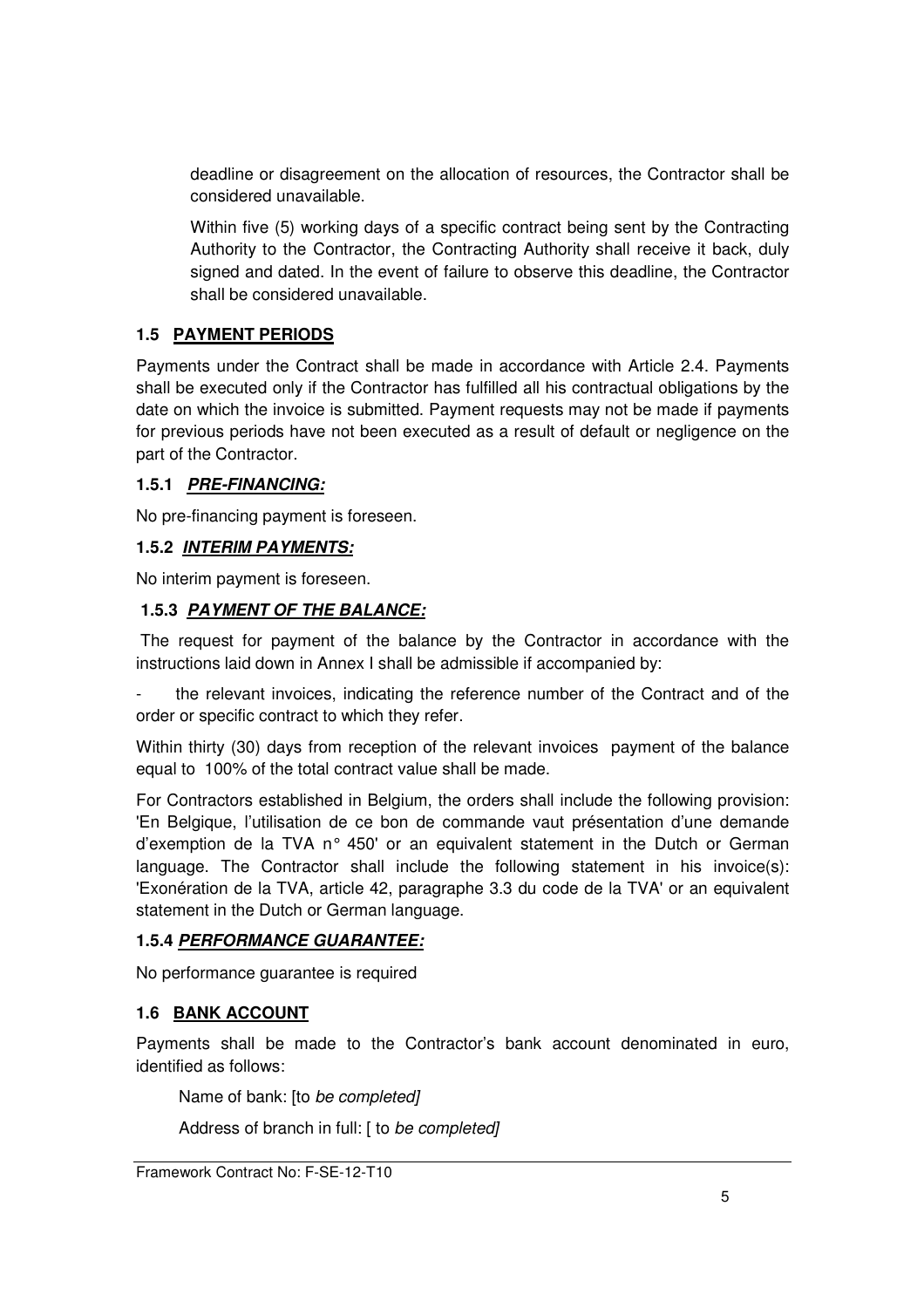Exact designation of account holder: [ to be completed] Full account number including codes: [ to be completed] IBAN code: [ to be completed] BIC code: [ to be completed]

## **1.7 GENERAL ADMINISTRATIVE PROVISIONS**

Any communication relating to the Contract shall be made in writing and shall bear the Contract and order or specific contract reference numbers.

Ordinary mail shall be deemed to have been received by the Contracting Authority on the date on which it is registered by the department responsible indicated below. Communications shall be sent to the following addresses:

Contracting Authority:

European Union Agency for Fundamental Rights to the attention of Mr. Constantinos Manolopoulos Schwarzenbergplatz 11, Vienna 1040, **Austria** 

Contractor:

Mr/Mrs/Ms [complete]

[Function]

[Company name]

[Official address in full]

## **1.8 APPLICABLE LAW AND SETTLEMENT OF DISPUTES**

- **1.8.1** The Contract shall be governed by Union Law, complemented, where necessary, by the national substantive law of Austria.
- **1.8.1a** Without prejudice to Article 1.8.2, in the event that any dispute arises between the parties resulting from the interpretation or application of the Contract and the dispute is not resolved by negotiation, the parties may agree to submit the dispute to mediation.

If any party to the dispute gives written notice to the other party of its desire to commence mediation, and the other party agrees in writing, the parties shall jointly appoint a mutually acceptable mediator within two (2) weeks of the date of the said written agreement. If the parties are unable to agree upon the appointment of a mediator within that time period, any party may apply to [court, organization or person agreed to by the parties when signing the Contract], for the appointment of a mediator.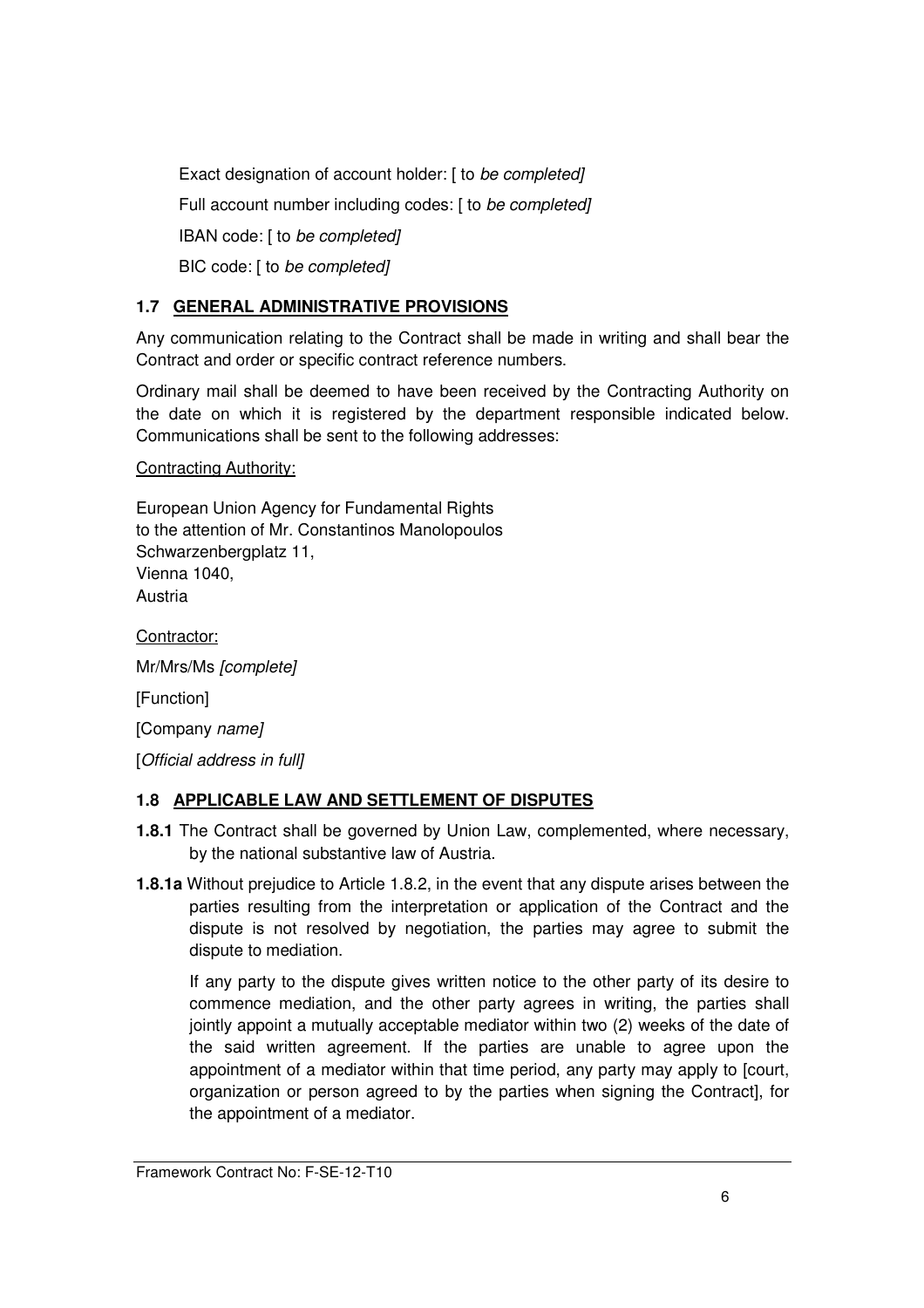The mediator's written proposal or his written conclusion stating that no proposal can be made, shall be produced within two (2) months of the date of the written agreement by the second party to commence mediation. The mediator's proposal or conclusion shall not be binding for the parties, who reserve the right to bring the dispute before the courts, as per Article 1.8.2.

Within two (2) weeks of the date of notification of the proposal by the mediator, the parties can conclude a written agreement, duly signed by all parties, based on the proposal.

The parties further agree to share equally the costs of mediation by the mediator, which costs will not include any other costs incurred by a party in connection with the mediation.

**1.8.2** Any dispute between the parties resulting from the interpretation or application of the Contract which cannot be settled amicably shall be brought before the Court of Justice of the European Union.

## **1.9 DATA PROTECTION**

Any personal data included in or relating to the Contract, including its execution shall be processed pursuant to Regulation (EC) No 45/2001 on the protection of individuals with regard to the processing of personal data by the Community institutions and bodies and on the free movement of such data. The data shall be processed solely for the purposes of the performance, management and monitoring of the Contract by the head of Administration of the Agency without prejudice to possible transmission to the bodies charged with a monitoring or inspection task in application of Union law. The Contractor shall have the right of access to his/her personal data and the right to rectify any such data. Should the Contractor have any queries concerning the processing of his/her personal data, s/he shall address them to the Head of Administration of the Agency. The Contractor shall have right of recourse at any time to the European Data Protection Supervisor.

Where the Contract requires the processing of personal data, the Contractor may act only under the supervision of the data controller, in particular with regard to the purposes of the processing, the categories of data which may be processed, the recipients of the data, and the means by which the data subject may exercise his/her rights.

The data shall be confidential within the meaning of Regulation (EC) No 45/2001 of the European Parliament and of the Council on the protection of individuals with regard to the processing of personal data by Community institutions and bodies and on the free movement of such data. The Contractor shall limit access to the data to the staff strictly necessary for the performance, management and monitoring of the Contract.

The Contractor undertakes to adopt appropriate technical and organisational security measures having regard to the risks inherent in the processing and to the nature of the personal data concerned in order to: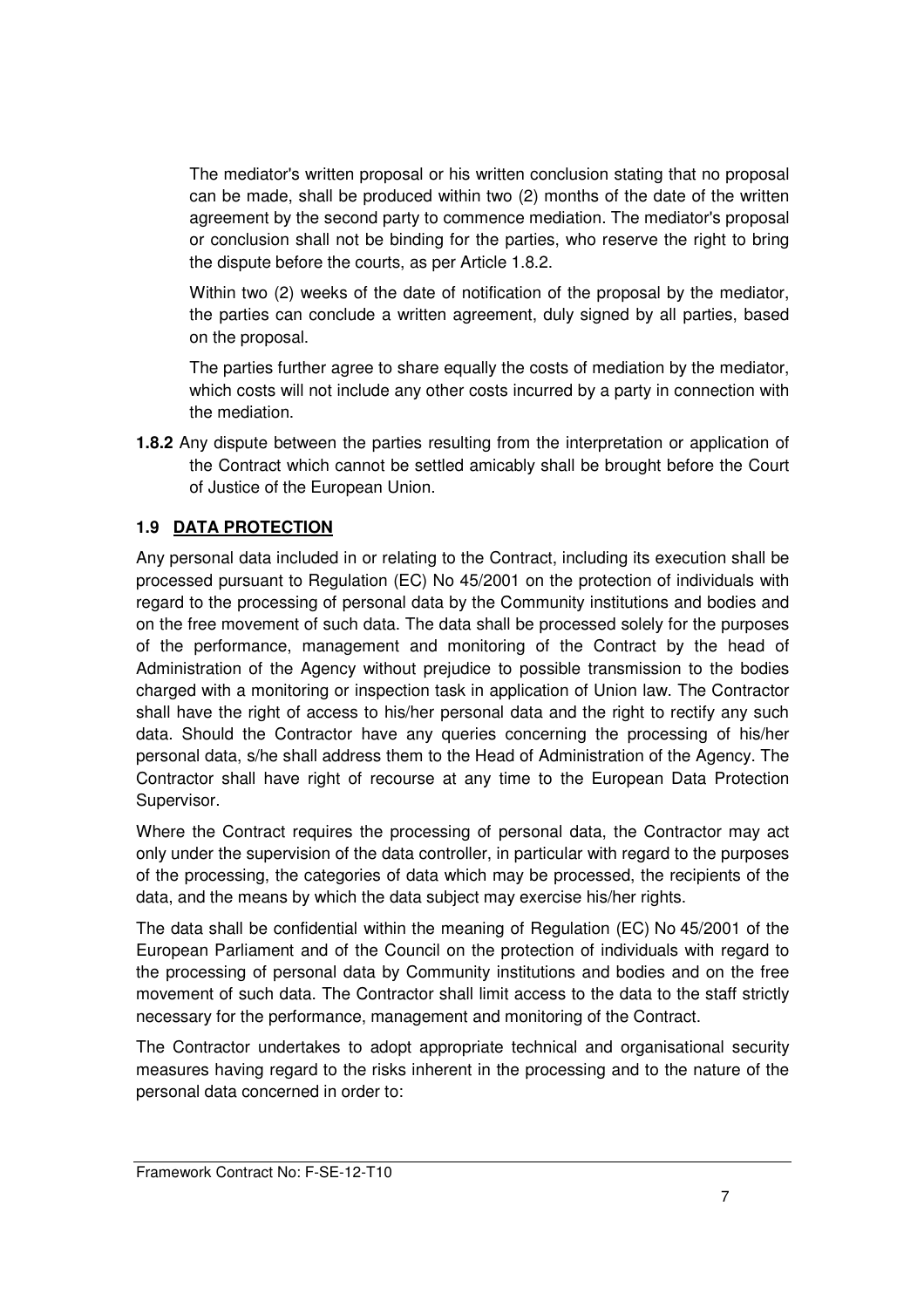a) prevent any unauthorised person from having access to computer systems processing personal data, and especially:

a) unauthorised reading, copying, alteration or removal of storage media;

b) unauthorised data input as well as any unauthorised disclosure, alteration or erasure of stored personal data;

c) unauthorised persons from using data-processing systems by means of data transmission facilities;

- b) ensure that authorised users of a data-processing system can access only the personal data to which their access right refers;
- c) record which personal data have been communicated, when and to whom;
- d) ensure that personal data being processed on behalf of third parties can be processed only in the manner prescribed by the contracting institution or body;
- e) ensure that, during communication of personal data and transport of storage media, the data cannot be read, copied or erased without authorisation;
- f) design its organisational structure in such a way that it meets data protection requirements.

#### **1.10 TERMINATION BY EITHER CONTRACTING PARTY**

Either contracting party may, of its own volition and without being required to pay compensation, terminate the Contract by serving three (3) months' formal prior notice. Should the Contracting Authority terminate the Contract, the Contractor shall only be entitled to payment corresponding to the goods and/or services ordered before the termination date. On receipt of the letter terminating the Contract, the Contractor shall take all appropriate measures to minimise costs, prevent damage, and cancel or reduce his commitments. He shall draw up the documents required by the Special Conditions for the goods delivered and services rendered up to the date on which termination takes effect, within a period not exceeding sixty (60) days from that date.

## **1.10A CONTRACT CONCLUDED DURING STANDSTILL PERIOD**

In case this Contract was signed by both the Contracting Authority and the Contractor before the expiry of fourteen (14) calendar days from the day after simultaneous dispatch of information about the award decisions and decisions to reject, this Contract shall be null and void.

This article is not applicable for contracts not covered by Directive 2004/18/EC and in cases indicated in Article 158a(2) of the rules for the implementation of the Financial Regulation (Regulation No 2342/2002).

## **1.11 FISCAL PROVISIONS**

The Contracting Authority is in respect of its financial interest in this Contract exempt from all duties and taxes, including value added tax.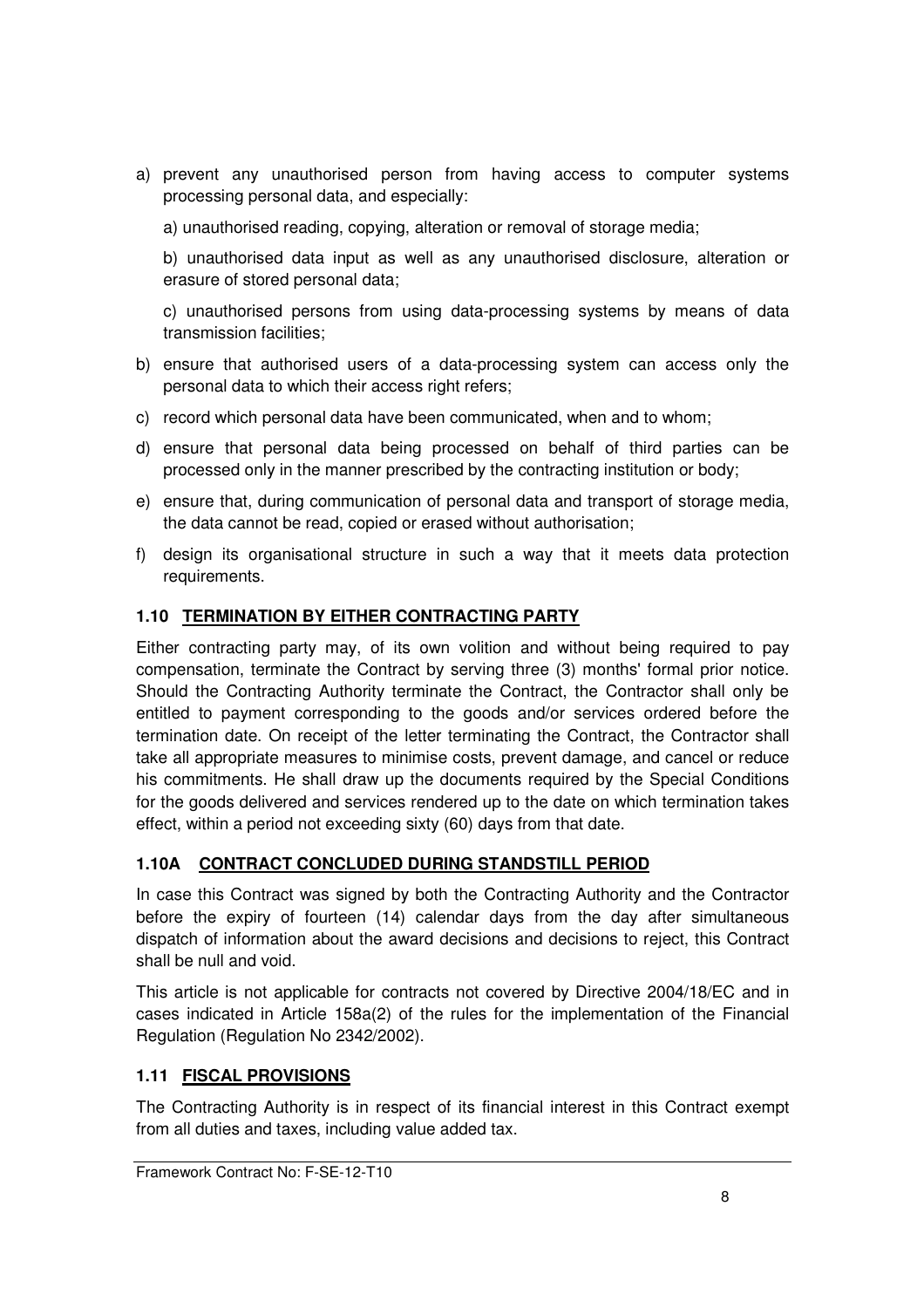The Contractor is subject to Value Added Tax. The Value Added Tax registration No. of the contractor is: [to be completed].

If the Contractor is not exempt from Value Added and other Taxes, he shall make available to the Contracting Authority, upon request, all supporting documents which the Contracting Authority might need in order to apply to the tax authorities for the reimbursement pursuant to Articles 3 and 4 of the Protocol on the Privileges and Immunities of the European Union of any duties and taxes paid in the course of the performance of this Contract.

Where the Contractor is exempt from Value Added Tax, he is required to submit proof from to this effect from his tax authorities or by a professional, who enjoys special public trust (certified accountant, attorney).

If the Contract is subject to VAT outside Austria, but within the scope of application of Council Directive 2006/112/EC, the Contractor declares to accept (for submission to the relevant tax authorities) the duly completed form according to Art. 151 of the specified directive, and to invoice the Contracting Authority the net price of the contract i.e. excluding VAT. In this case, the Contracting Authority will only pay the net price of the contract.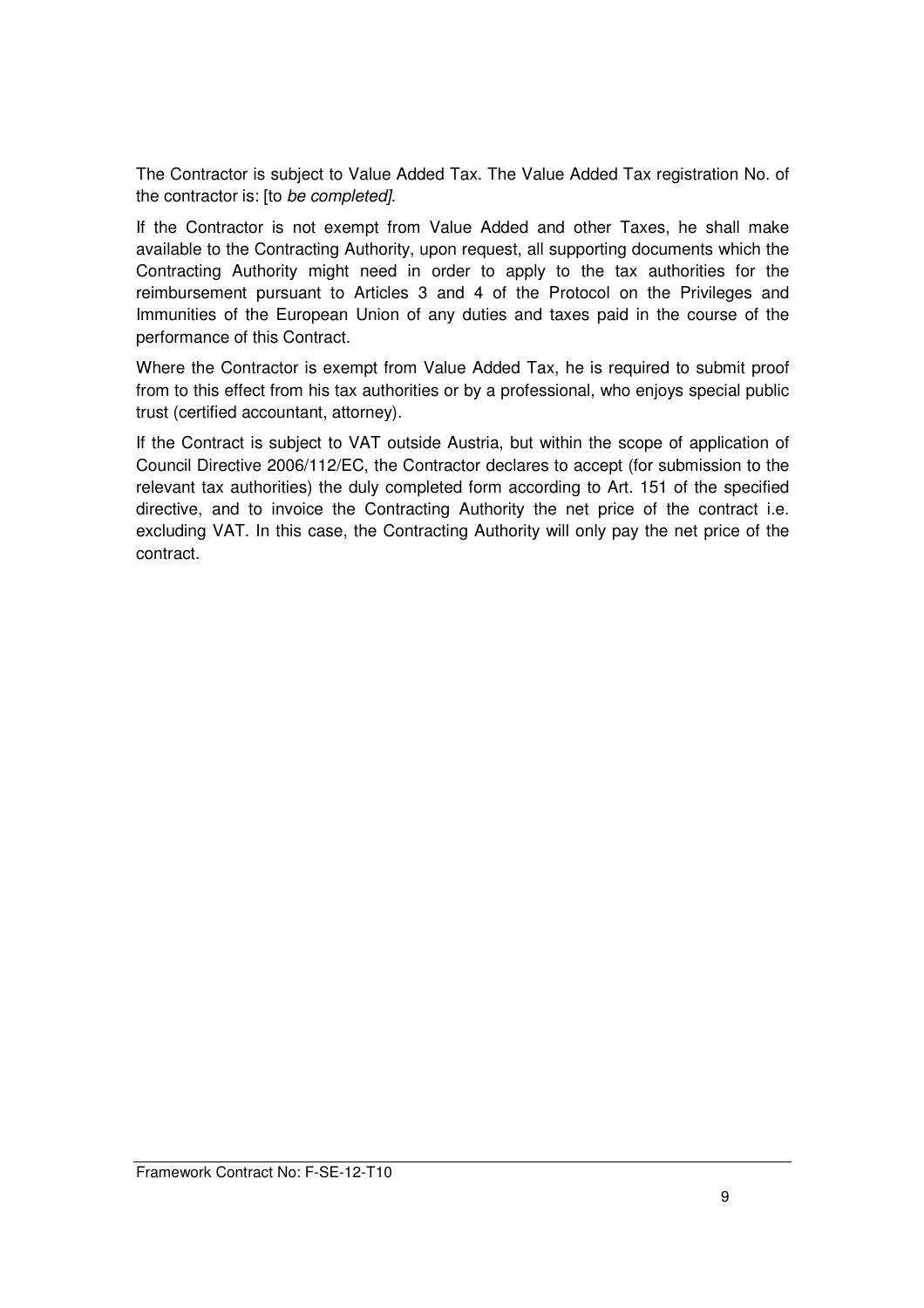# **2 GENERAL CONDITIONS**

## **2.1 PERFORMANCE OF THE CONTRACT**

- **2.1.1** The Contractor shall perform the Contract to the highest professional standards. The Contractor shall have sole responsibility for complying with any legal obligations incumbent on him, notably those resulting from employment, tax and social legislation.
- **2.1.2** The Contractor shall have sole responsibility for taking the necessary steps to obtain any permit or licence required for performance of the Contract under the laws and regulations in force at the place where the tasks assigned to him are to be executed.
- **2.1.3** Without prejudice to Article 2.3 any reference made to the Contractor's staff in the Contract shall relate exclusively to individuals involved in the performance of the Contract.
- **2.1.4** The Contractor must ensure that any staff performing the Contract have the professional qualifications and experience required for the execution of the tasks assigned to him.
- **2.1.5** The Contractor shall neither represent the Contracting Authority nor behave in any way that would give such an impression. The Contractor shall inform third parties that he does not belong to the European public service.
- **2.1.6** The Contractor shall have sole responsibility for the staff who execute the tasks assigned to him.

The Contractor shall make provision for the following employment or service relationships with his staff:

- staff executing the tasks assigned to the Contractor may not be given orders direct by the Contracting Authority;
- the Contracting Authority may not under any circumstances be considered to be the staff's employer and the said staff shall undertake not to invoke in respect of the Contracting Authority any right arising from the contractual relationship between the Contracting Authority and the Contractor.
- **2.1.7** In the event of disruption resulting from the action of a member of the Contractor's staff working on Contracting Authority premises or in the event of the expertise of a member of the Contractor's staff failing to correspond to the profile required by the Contract, the Contractor shall replace him without delay. The Contracting Authority shall have the right to request the replacement of any such member of staff, stating its reasons for so doing. Replacement staff must have the necessary qualifications and be capable of performing the Contract under the same contractual conditions. The Contractor shall be responsible for any delay in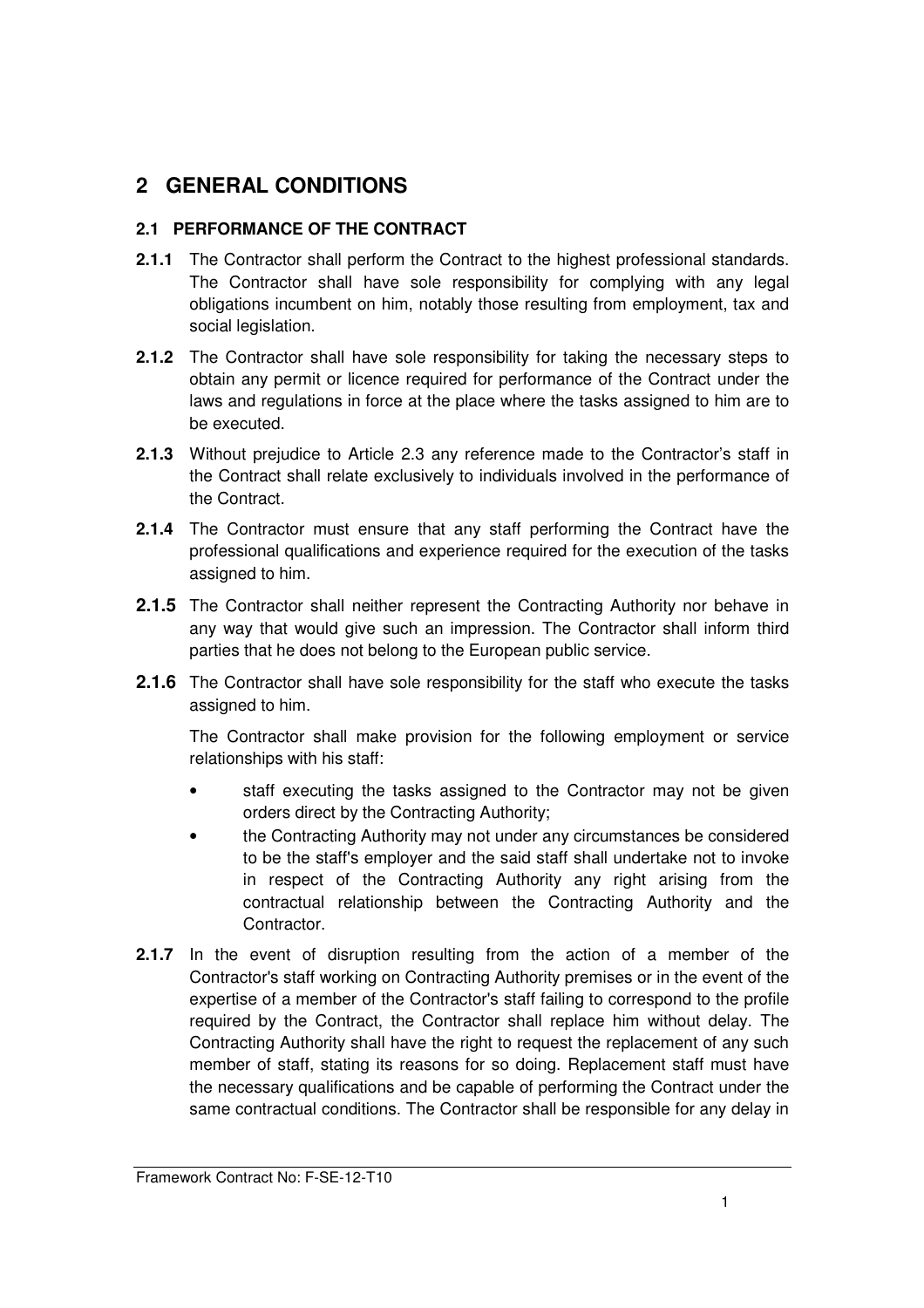the execution of the tasks assigned to him resulting from the replacement of staff in accordance with this Article.

- **2.1.8** Should any unforeseen event, action or omission directly or indirectly hamper execution of the tasks, either partially or totally, the Contractor shall immediately and on his own initiative record it and report it to the Contracting Authority. The report shall include a description of the problem and an indication of the date on which it started and of the remedial action taken by the Contractor to ensure full compliance with his obligations under the Contract. In such event the Contractor shall give priority to solving the problem rather than determining liability.
- **2.1.9** Should the Contractor fail to perform his obligations under the Contract in accordance with the provisions laid down therein, the Contracting Authority may - without prejudice to its right to terminate the Contract - reduce or recover payments in proportion to the scale of the failure. In addition, the Contracting Authority may impose penalties or liquidated damages provided for in Article 2.16.

## **2.2 LIABILITY**

- **2.2.1** The Contracting Authority shall not be liable for damage sustained by the Contractor in performance of the Contract except in the event of wilful misconduct or gross negligence on the part of the Contracting Authority.
- **2.2.2** The Contractor shall be liable for any loss or damage caused by himself in performance of the Contract, including in the event of subcontracting under Article 2.13. The Contracting Authority shall not be liable for any act or default on the part of the Contractor in performance of the Contract.
- **2.2.3** The Contractor shall provide compensation in the event of any action, claim or proceeding brought against the Contracting Authority by a third party as a result of damage caused by the Contractor in performance of the Contract.
- **2.2.4** In the event of any action brought by a third party against the Contracting Authority in connection with performance of the Contract, the Contractor shall assist the Contracting Authority. Expenditure incurred by the Contractor to this end may be borne by the Contracting Authority.
- **2.2.5** The Contractor shall take out insurance against risks and damage relating to performance of the Contract if required by the relevant applicable legislation. He shall take out supplementary insurance as reasonably required by standard practice in the industry. A copy of all the relevant insurance contracts shall be sent to the Contracting Authority should it so request.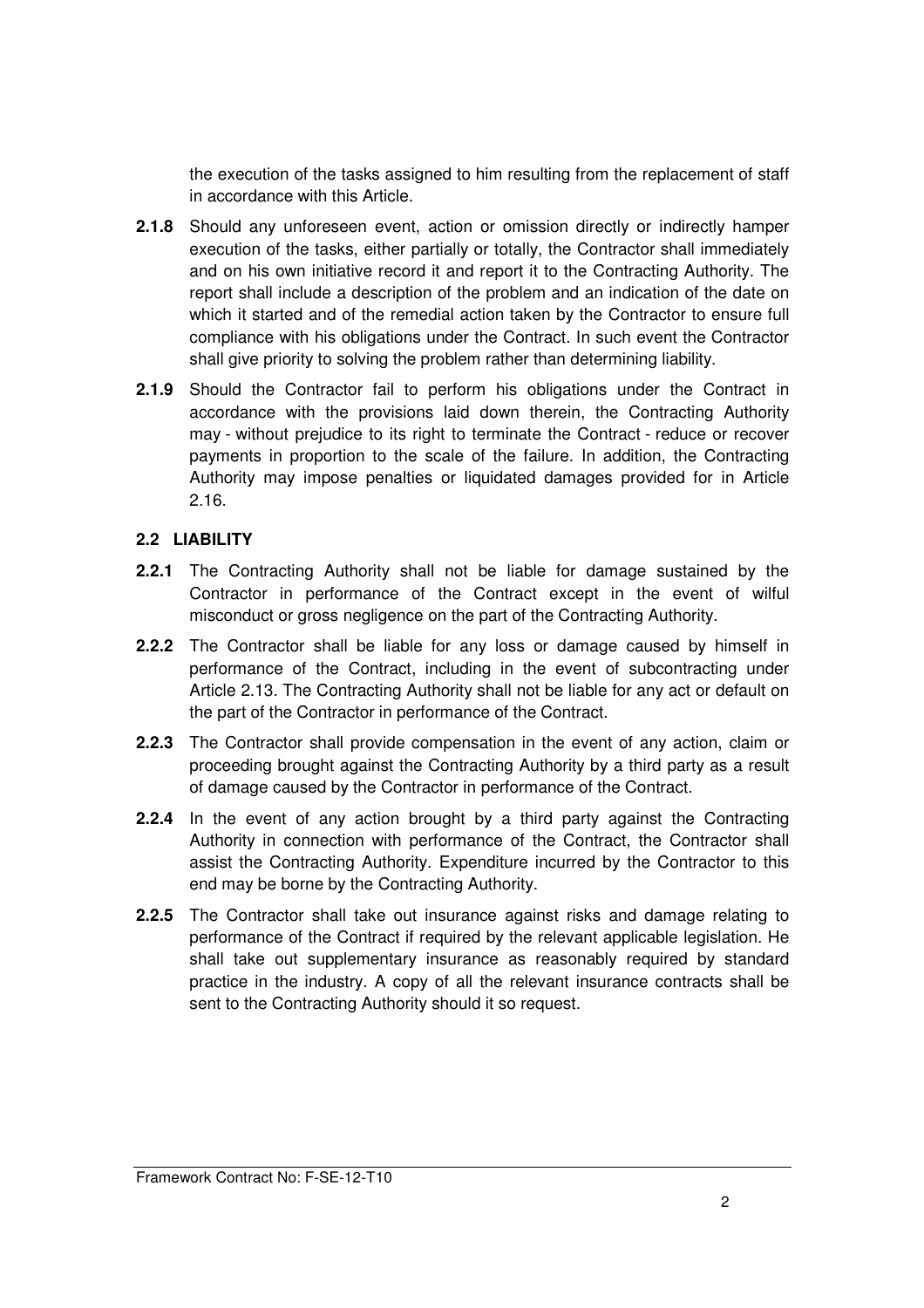## **2.3 CONFLICT OF INTERESTS**

**2.3.1** The Contractor shall take all necessary measures to prevent any situation that could compromise the impartial and objective performance of the Contract. Such conflict of interests could arise in particular as a result of economic interest, political or national affinity, family or emotional ties, or any other relevant connection or shared interest. Any conflict of interests which could arise during performance of the Contract must be notified to the Contracting Authority in writing without delay. In the event of such conflict, the Contractor shall immediately take all necessary steps to resolve it.

 The Contracting Authority reserves the right to verify that such measures are adequate and may require additional measures to be taken, if necessary, within a time limit which it shall set. The Contractor shall ensure that his staff, board and directors are not placed in a situation which could give rise to conflict of interests. Without prejudice to Article 2.1 the Contractor shall replace, immediately and without compensation from the Contracting Authority, any member of his staff exposed to such a situation.

- **2.3.2** The Contractor shall abstain from any contact likely to compromise his independence.
- **2.3.3** The Contractor declares:
	- that he has not made and will not make any offer of any type whatsoever from which an unjustified advantage can be derived under the Contract,
	- that he has not granted and will not grant, has not sought and will not seek, has not attempted and will not attempt to obtain, and has not accepted and will not accept, any advantage, financial or in kind, to or from any party whatsoever, where such advantage constitutes an illegal practice or involves corruption, either directly or indirectly, inasmuch as it is an incentive or reward relating to performance of the Contract.
- **2.3.4** The Contractor shall pass on all the relevant obligations in writing to his staff, board, and directors as well as to third parties involved in performance of the Contract. A copy of the instructions given and the undertakings made in this respect shall be sent to the Contracting Authority should it so request.

## **2.4 INVOICING AND PAYMENTS**

**2.4.1** Pre-financing:

Where required by Article 1.5.4, the Contractor shall provide a financial guarantee in the form of a bank guarantee or equivalent supplied by a bank or an authorised financial institution (guarantor) equal to the amount indicated in the same Article to cover pre-financing under the Contract. Such guarantee may be replaced by a joint and several guarantee by a third party.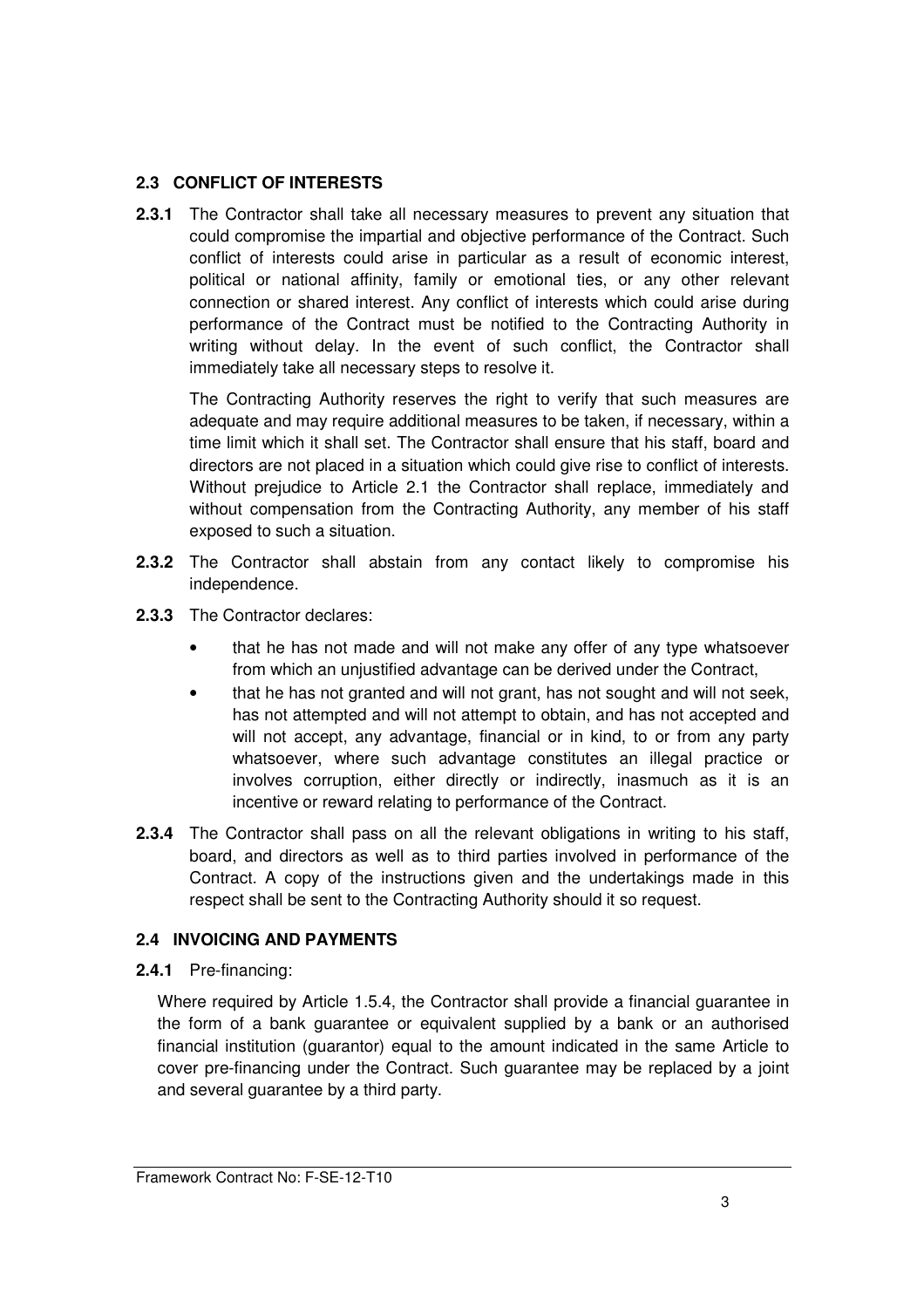The guarantor shall pay to the Contracting Authority at its request an amount corresponding to payments made by it to the Contractor which have not yet been covered by equivalent work on his part.

The guarantor shall stand as first-call guarantor and shall not require the Contracting Authority to have recourse against the principal debtor (the Contractor).

The guarantee shall specify that it enters into force at the latest on the date on which the Contractor receives the pre-financing. The Contracting Authority shall release the guarantor from its obligations as soon as the Contractor has demonstrated that any pre-financing has been covered by equivalent work. The guarantee shall be retained until the pre-financing has been deducted from interim payments or payment of the balance to the Contractor. It shall be released the following month or, at the latest, three (3) months after the issuance of a recovery order. The cost of providing such guarantee shall be borne by the Contractor.

**2.4.2** Interim payment:

At the end of each of the periods indicated in Annex I the Contractor shall submit to the Contracting Authority a formal request for payment accompanied by those of the following documents which are provided for in the Special Conditions:

- $\triangleright$  an interim technical report in accordance with the instructions laid down in Annex I;
- $\triangleright$  the relevant invoices indicating the reference number of the Contract and of the order or specific contract to which they refer;
- $\triangleright$  statements of reimbursable expenses in accordance with Article 2.7.

If the report is a condition for payment, on receipt the Contracting Authority shall have the period of time indicated in the Special Conditions in which:

- $\triangleright$  to approve it, with or without comments or reservations, or suspend such period and request additional information; or
- $\triangleright$  to reject it and request a new report.

If the Contracting Authority does not react within this period, the report shall be deemed to have been approved. Approval of the report does not imply recognition either of its regularity or of the authenticity, completeness or correctness of the declarations or information enclosed.

Where the Contracting Authority requests a new report because the one previously submitted has been rejected, this shall be submitted within the period of time indicated in the Special Conditions. The new report shall likewise be subject to the above provisions.

**2.4.3** Payment of the balance:

Within sixty (60) days of completion of the tasks referred to in each order or specific contract, the Contractor shall submit to the Contracting Authority a formal request for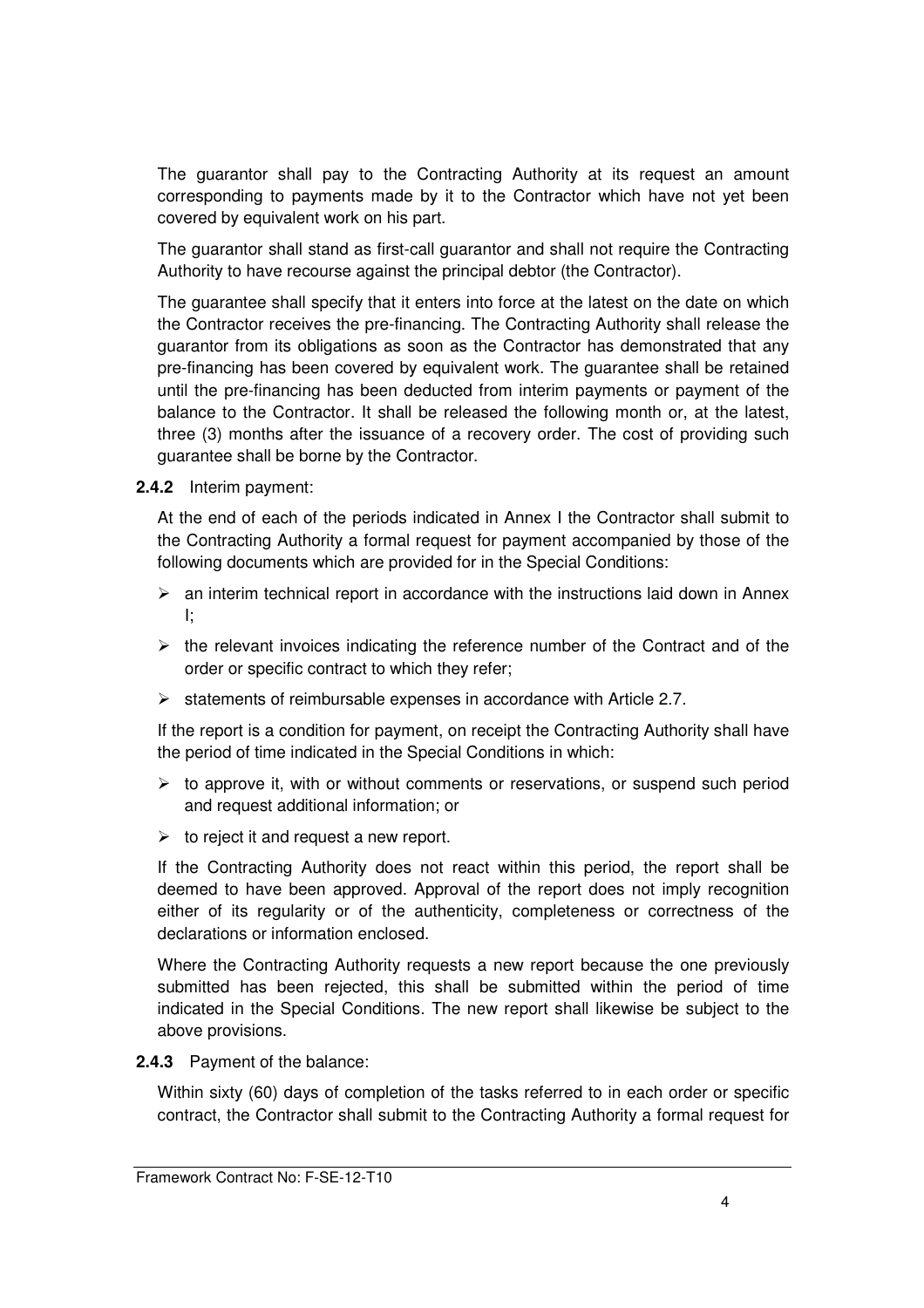payment accompanied by those of the following documents, which are provided for in the Special Conditions:

- a final technical report in accordance with the instructions laid down in Annex I;
- the relevant invoices indicating the reference number of the Contract and of the order or specific contract to which they refer;
- statements of reimbursable expenses in accordance with Article 2.7.

If the report is a condition for payment, on receipt the Contracting Authority shall have the period of time indicated in the Special Conditions in which:

- to approve it, with or without comments or reservations, or suspend such period and request additional information; or
- to reject it and request a new report.

If the Contracting Authority does not react within this period, the report shall be deemed to have been approved. Approval of the report does not imply recognition either of its regularity or of the authenticity, completeness or correctness of the declarations and information enclosed.

Where the Contracting Authority requests a new report because the one previously submitted has been rejected, this shall be submitted within the period of time indicated in the Special Conditions. The new report shall likewise be subject to the above provisions.

## **2.5 GENERAL PROVISIONS CONCERNING PAYMENTS**

- **2.5.1** Payments shall be deemed to have been made on the date on which the Contracting Authority's account is debited.
- **2.5.2** The payment periods referred to in Article 1.5 may be suspended by the Contracting Authority at any time if it informs the Contractor that his payment request is not admissible, either because the amount is not due or because the necessary supporting documents have not been properly produced. In case of doubt on the eligibility of the expenditure indicated in the payment request, the Contracting Authority may suspend the time limit for payment for the purpose of further verification, including an on-the-spot check, in order to ascertain, prior to payment, that the expenditure is eligible.

The Contracting Authority shall notify the Contractor accordingly and set out the reasons for the suspension by registered letter with acknowledgment of receipt or equivalent. Suspension shall take effect from the date of dispatch of the letter. The remainder of the period referred to in Article 1.5 shall begin to run again once the suspension has been lifted.

**2.5.3** In the event of late payment the Contractor shall be entitled to interest, provided the calculated interest exceeds EUR 200. In case interest does not exceed EUR 200, the Contractor may claim interest within two (2) months of receiving the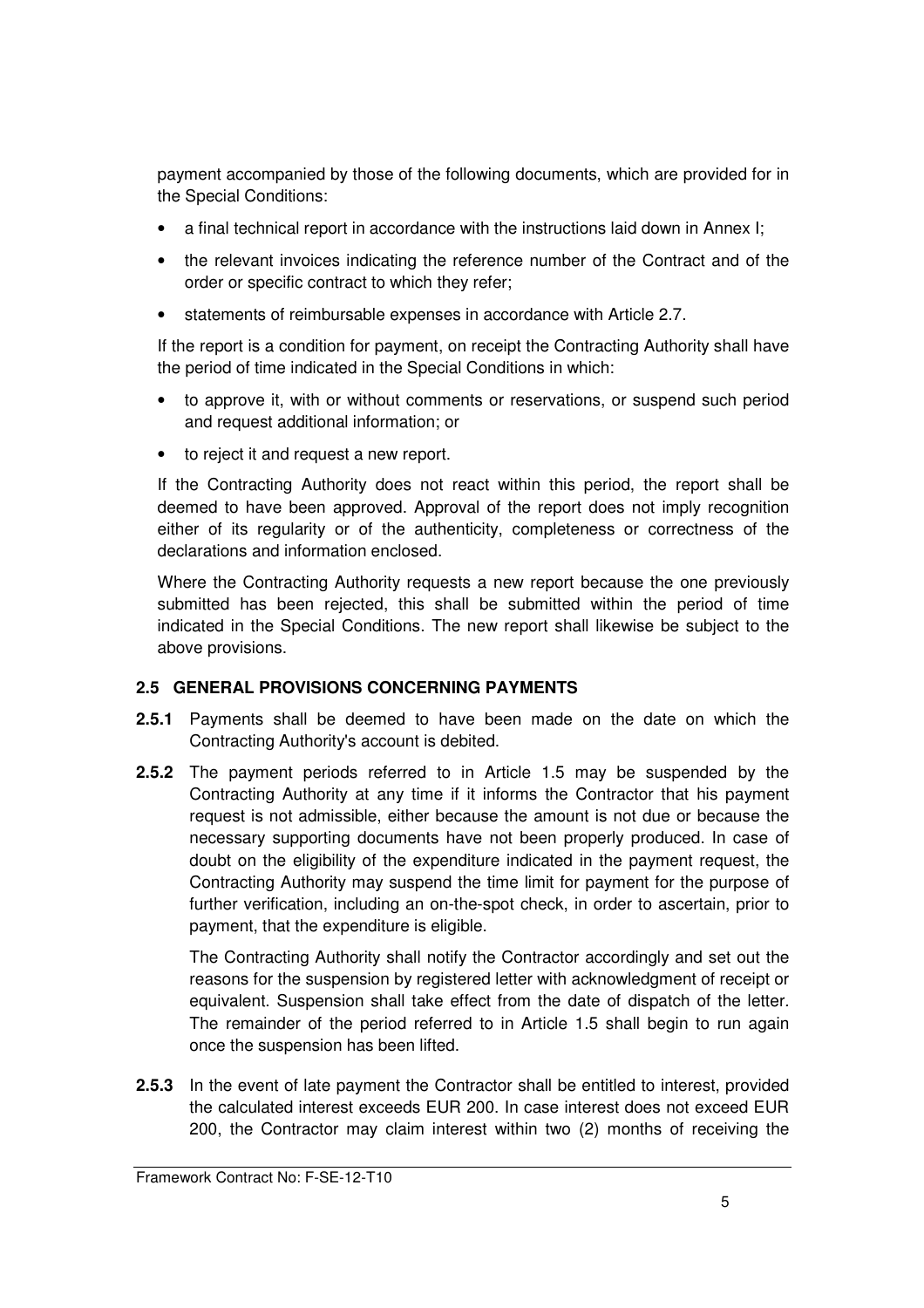payment. Interest shall be calculated at the rate applied by the European Central Bank to its most recent main refinancing operations ("the reference rate") plus seven percentage points ("the margin"). The reference rate in force on the first day of the month in which the payment is due shall apply. Such interest rate is published in the C series of the Official Journal of the European Union. Interest shall be payable for the period elapsing from the calendar day following expiry of the time limit for payment up to the day of payment. Suspension of payment by the Contracting Authority may not be deemed to constitute late payment.

#### **2.6 RECOVERY**

- **2.6.1** If total payments made exceed the amount actually due or if recovery is justified in accordance with the terms of the Contract, the Contractor shall reimburse the appropriate amount in euro on receipt of the debit note, in the manner and within the time limits set by the Contracting Authority.
- **2.6.2** In the event of failure to pay by the deadline specified in the request for reimbursement, the sum due shall bear interest at the rate indicated in Article 2.5.3. Interest shall be payable from the calendar day following the due date up to the calendar day on which the debt is repaid in full.
- **2.6.3** In the event of failure to pay by the deadline specified in the request for reimbursement, the Contracting Authority may, after informing the Contractor, recover amounts established as certain, of a fixed amount and due by offsetting, in cases where the Contractor also has a claim on the Union or the European Atomic Energy Community that is certain, of a fixed amount and due. The Contracting Authority may also claim against the guarantee, where provided for.

#### **2.7 REIMBURSEMENTS**

- **2.7.1** Where provided by the Special Conditions or by Annex I, the Contracting Authority shall reimburse the expenses that are directly connected with execution of the tasks on production of original supporting documents, including receipts and used tickets.
- **2.7.2** Travel and subsistence expenses shall be reimbursed, where appropriate, on the basis of the shortest itinerary.
- **2.7.3** Travel expenses shall be reimbursed as follows:
	- **a)** travel by air shall be reimbursed up to the maximum cost of an economy class ticket at the time of the reservation;
	- **b)** travel by boat or rail shall be reimbursed up to the maximum cost of a first class ticket;
	- **c)** travel by car shall be reimbursed at the rate of one first class rail ticket for the same journey and on the same day;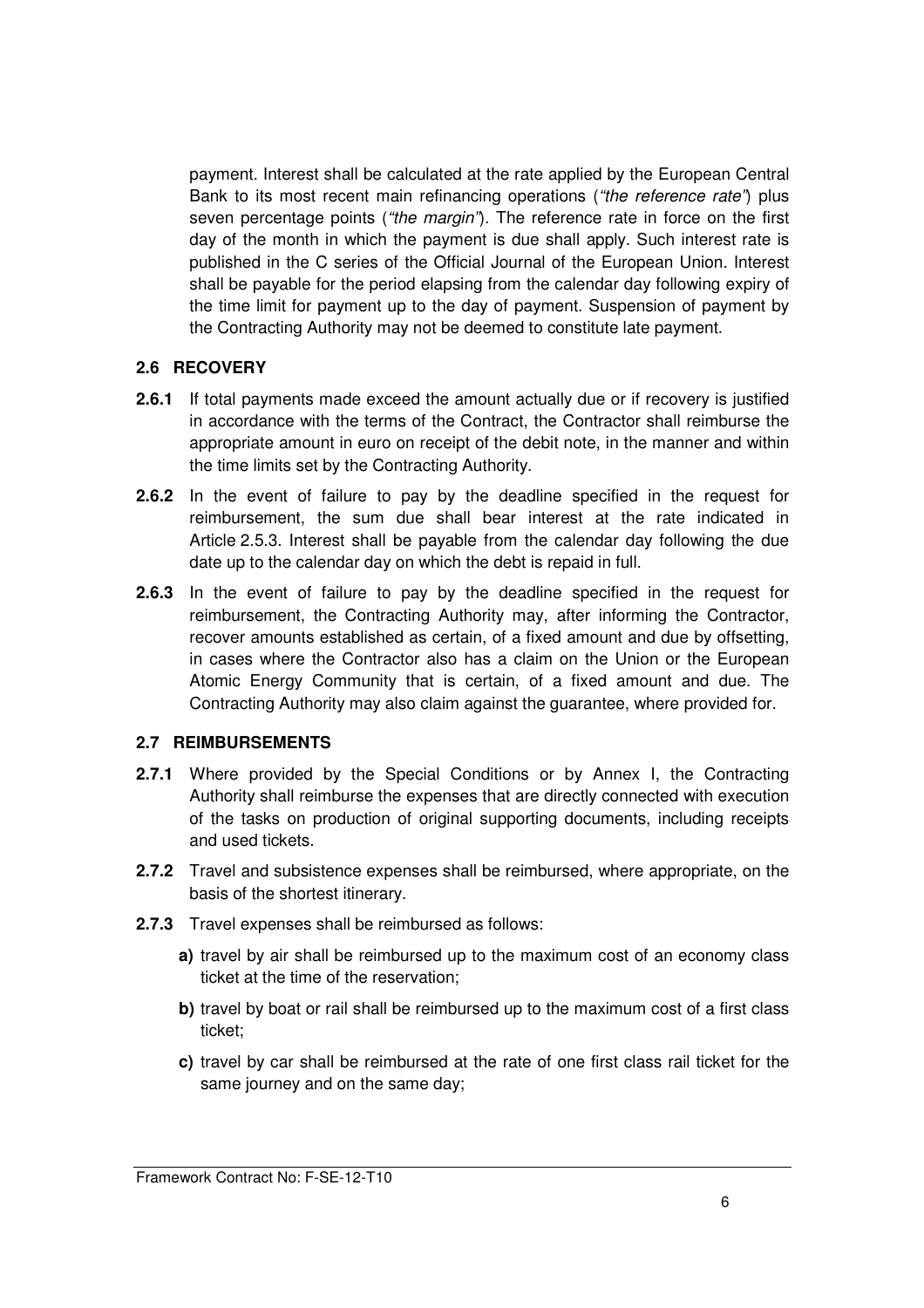- **d)** travel outside Union territory shall be reimbursed under the general conditions stated above provided the Contracting Authority has given its prior written agreement.
- **2.7.4** Subsistence expenses shall be reimbursed on the basis of a daily allowance as follows:
	- **a)** for journeys of less than 200 km (return trip) no subsistence allowance shall be payable;
	- **b)** daily subsistence allowance shall be payable only on receipt of a supporting document proving that the person concerned was present at the place of destination;
	- **c)** daily subsistence allowance shall take the form of a flat-rate payment to cover all subsistence expenses, including accommodation, meals, local transport, insurance and sundries;
	- **d)** daily subsistence allowance, where applicable, shall be reimbursed at the rate specified in Article 1.3.
- **2.7.5** The cost of shipment of equipment or unaccompanied luggage shall be reimbursed provided the Contracting Authority has given prior written authorisation.

## **2.8 OWNERSHIP OF THE RESULTS - INTELLECTUAL AND INDUSTRIAL PROPERTY**

Any results or rights thereon, including copyright and other intellectual or industrial property rights, obtained in performance of the Contract, shall be owned solely by the Union, which may use, publish, assign or transfer them as it sees fit, without geographical or other limitation, except where industrial or intellectual property rights exist prior to the Contract being entered into.

## **2.9 CONFIDENTIALITY**

- **2.9.1.** The Contractor undertakes to treat in the strictest confidence and not make use of or divulge to third parties any information or documents which are linked to performance of the Contract. The Contractor shall continue to be bound by this undertaking after completion of the tasks.
- **2.9.2.** The Contractor shall obtain from each member of his staff, board and directors an undertaking that they will respect the confidentiality of any information which is linked, directly or indirectly, to execution of the tasks and that they will not divulge to third parties or use for their own benefit or that of any third party any document or information not available publicly, even after completion of the tasks.

## **2.10 USE, DISTRIBUTION AND PUBLICATION OF INFORMATION**

**2.10.1** The Contractor shall authorise the Contracting Authority to process, use, distribute and publish, for whatever purpose, by whatever means and on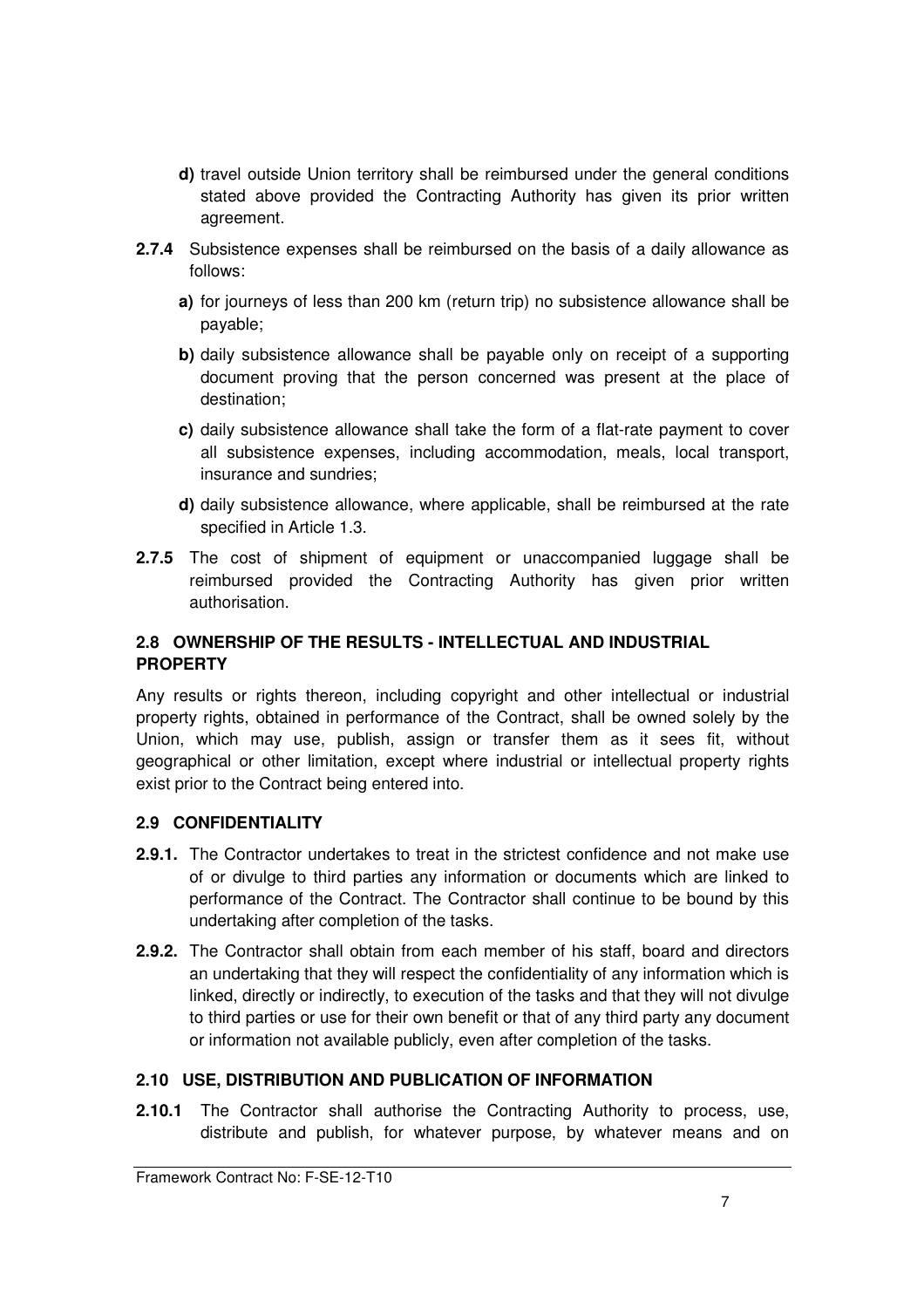whatever medium, any data contained in or relating to the Contract, in particular the identity of the Contractor, the subject matter, the duration, the amount paid and the reports. Where personal data is concerned, Article 1.9 shall apply.

- **2.10.2** Unless otherwise provided by the Special Conditions, the Contracting Authority shall not be required to distribute or publish documents or information supplied in performance of the Contract. If it decides not to publish the documents or information supplied, the Contractor may not have them distributed or published elsewhere without prior written authorisation from the Contracting Authority.
- **2.10.3** Any distribution or publication of information relating to the Contract by the Contractor shall require prior written authorisation from the Contracting Authority and shall mention the amount paid by the Union. It shall state that the opinions expressed are those of the Contractor only and do not represent the Contracting Authority's official position.
- **2.10.4** The use of information obtained by the Contractor in the course of the Contract for purposes other than its performance shall be forbidden, unless the Contracting Authority has specifically given prior written authorisation to the contrary.

## **2.11 TAXATION**

- **2.11.1** The Contractor shall have sole responsibility for compliance with the tax laws which apply to him. Failure to comply shall make the relevant invoices invalid.
- **2.11.2** The Contractor recognises that the Contracting Authority is, as a rule, exempt from all taxes and duties, including value added tax (VAT), pursuant to the provisions of Articles 3 and 4 of the Protocol on the Privileges and Immunities of the European Union.
- **2.11.3** The Contractor shall accordingly complete the necessary formalities with the relevant authorities to ensure that the goods and services required for performance of the Contract are exempt from taxes and duties, including VAT.
- **2.11.4** Invoices presented by the Contractor shall indicate his place of taxation for VAT purposes and shall specify separately the amounts not including VAT and the amounts including VAT.

## **2.12 FORCE MAJEURE**

**2.12.1** Force majeure shall mean any unforeseeable and exceptional situation or event beyond the control of the contracting parties which prevents either of them from performing any of their obligations under the Contract, was not due to error or negligence on their part or on the part of a subcontractor, and could not have been avoided by the exercise of due diligence. Defects in equipment or material or delays in making it available, labour disputes, strikes or financial problems cannot be invoked as force majeure unless they stem directly from a relevant case of force majeure.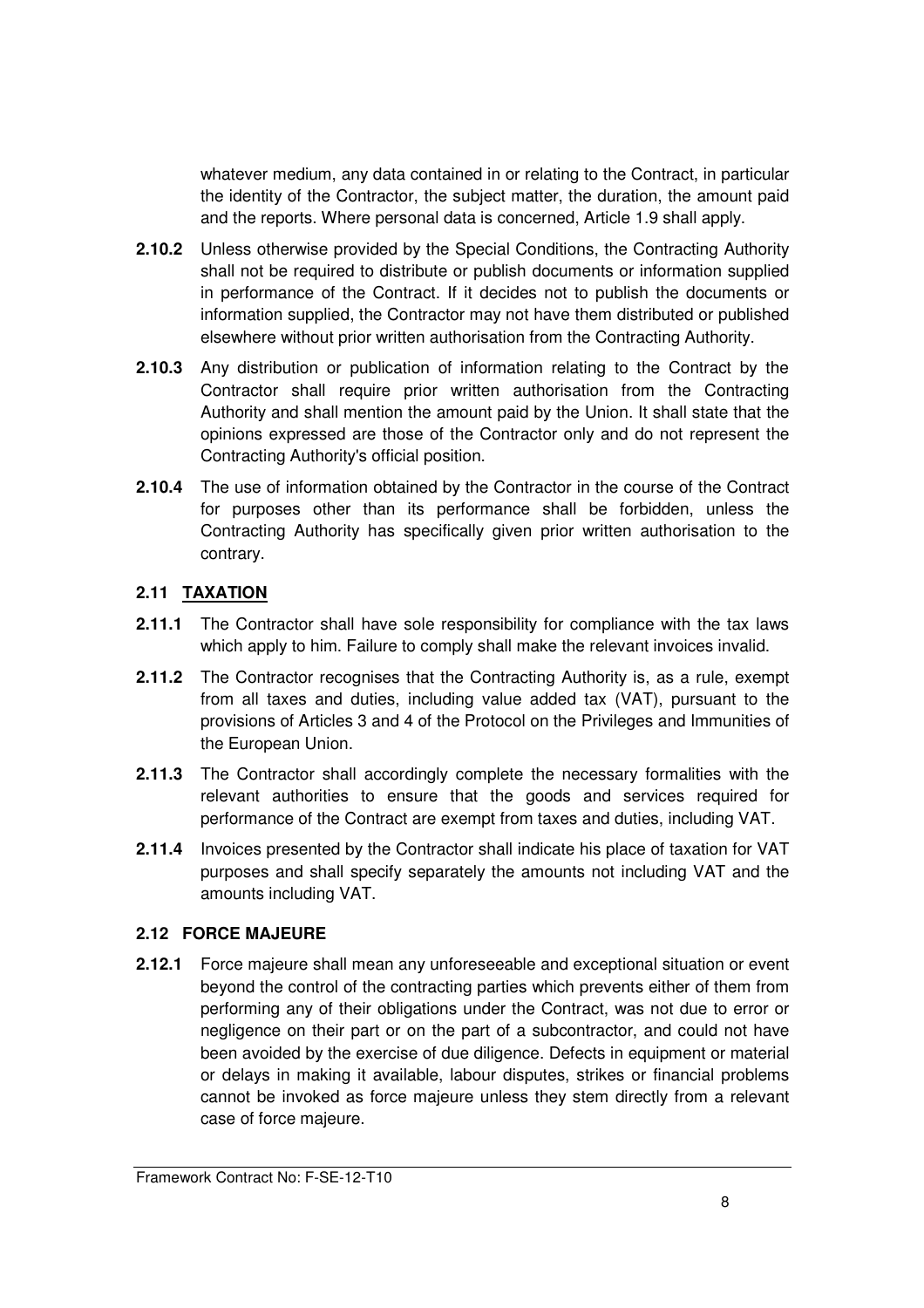- **2.12.2** Without prejudice to the provisions of Article 2.1.8, if either contracting party is faced with force majeure, it shall notify the other party without delay by registered letter with acknowledgment of receipt or equivalent, stating the nature, likely duration and foreseeable effects.
- **2.12.3** Neither contracting party shall be held in breach of its contractual obligations if it has been prevented from performing them by force majeure. Where the Contractor is unable to perform his contractual obligations owing to force majeure, he shall have the right to remuneration only for tasks actually executed.
- **2.12.4** The contracting parties shall take the necessary measures to reduce damage to a minimum.

## **2.13 SUBCONTRACTING**

- **2.13.1** The Contractor shall not subcontract without prior written authorisation from the Contracting Authority nor cause the Contract to be performed in fact by third parties.
- **2.13.2** Even where the Contracting Authority authorises the Contractor to subcontract to third parties, he shall none the less remain bound by his obligations to the Contracting Authority under the Contract and shall bear exclusive liability for proper performance of the Contract.
- **2.13.3** The Contractor shall make sure that the subcontract does not affect rights and guarantees to which the Contracting Authority is entitled by virtue of the Contract, notably Article 2.17.

## **2.14 ASSIGNMENT**

- **2.14.1** The Contractor shall not assign the rights and obligations arising from the Contract, in whole or in part, without prior written authorisation from the Contracting Authority.
- **2.14.2** In the absence of the authorisation referred to in 1 above, or in the event of failure to observe the terms thereof, assignment by the Contractor shall not be enforceable against and shall have no effect on the Contracting Authority.

## **2.15 TERMINATION BY THE CONTRACTING AUTHORITY**

- **2.15.1** The Contracting Authority may terminate the Contract or a pending order or specific contract in the following circumstances:
- (a) where the Contractor is being wound up, is having his affairs administered by the courts, has entered into an arrangement with creditors, has suspended business activities, is the subject of proceedings concerning those matters, or is in any analogous situation arising from a similar procedure provided for in national legislation or regulations;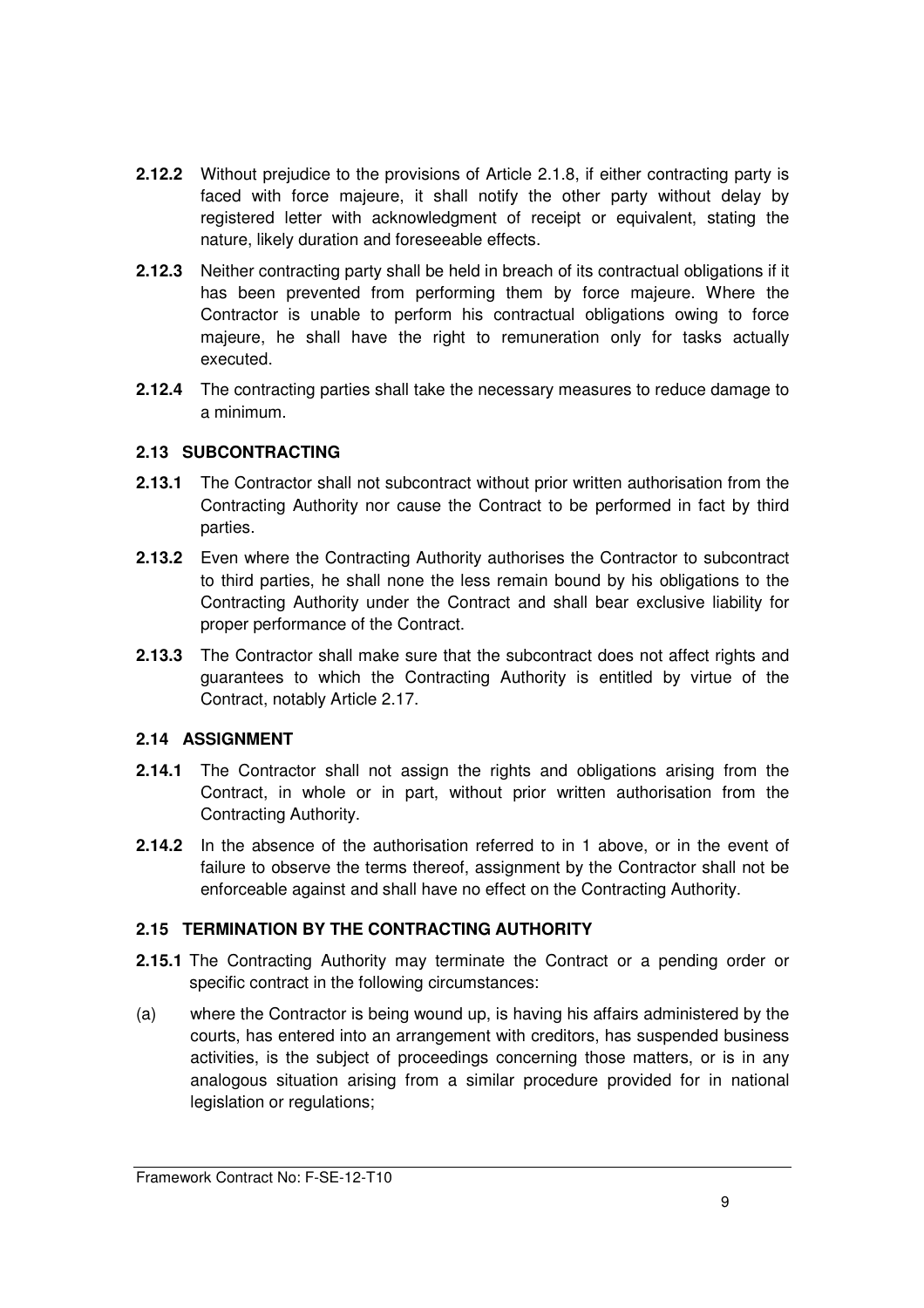- (b) where the Contractor has not fulfilled obligations relating to the payment of social security contributions or the payment of taxes in accordance with the legal provisions of the country in which he is established or with those of the country applicable to the Contract or those of the country where the Contract is to be performed;
- (c) where the Contracting Authority has evidence or seriously suspects the Contractor or any related entity or person, of professional misconduct;
- (d) where the Contracting Authority has evidence or seriously suspects the Contractor or any related entity or person, of fraud, corruption, involvement in a criminal organisation or any other illegal activity detrimental to the Union's financial interests;
- (e) where the Contracting Authority has evidence or seriously suspects the Contractor or any related entity or person, of substantial errors, irregularities or fraud in the award procedure or the performance of the Contract;
- (f) where the Contractor is in breach of his obligations under Article 2.3;
- (g) where the Contractor was guilty of misrepresentation in supplying the information required by the Contracting Authority as a condition of participation in the Contract procedure or failed to supply this information;
- (h) where a change in the Contractor's legal, financial, technical or organisational situation could, in the Contracting Authority's opinion, have a significant effect on the performance of the Contract;
- (i) where execution of the tasks under a pending order or a specific contract has not actually commenced within fifteen (15) days<sup>1</sup> of the date foreseen, and the new date proposed, if any, is considered unacceptable by the Contracting Authority;
- (j) where the Contractor is unable, through his own fault, to obtain any permit or licence required for performance of the Contract;
- (k) where the Contractor, after receiving formal notice in writing to comply, specifying the nature of the alleged failure, and after being given the opportunity to remedy the failure within a reasonable period following receipt of the formal notice, remains in serious breach of his contractual obligations;
- (l) when due to the termination of the contract with one or more of the contractors there is no minimum required competition within the multiple framework contract with reopening of competition.
- **2.15.2** In case of force majeure, notified in accordance with Article 2.12, either contracting party may terminate the Contract, where performance thereof cannot be ensured for a period corresponding to at least to one fifth of the period laid down in Article 1.2.3.

-

<sup>&</sup>lt;sup>1</sup> This period can be modified in the Special Conditions depending on the nature of the contract.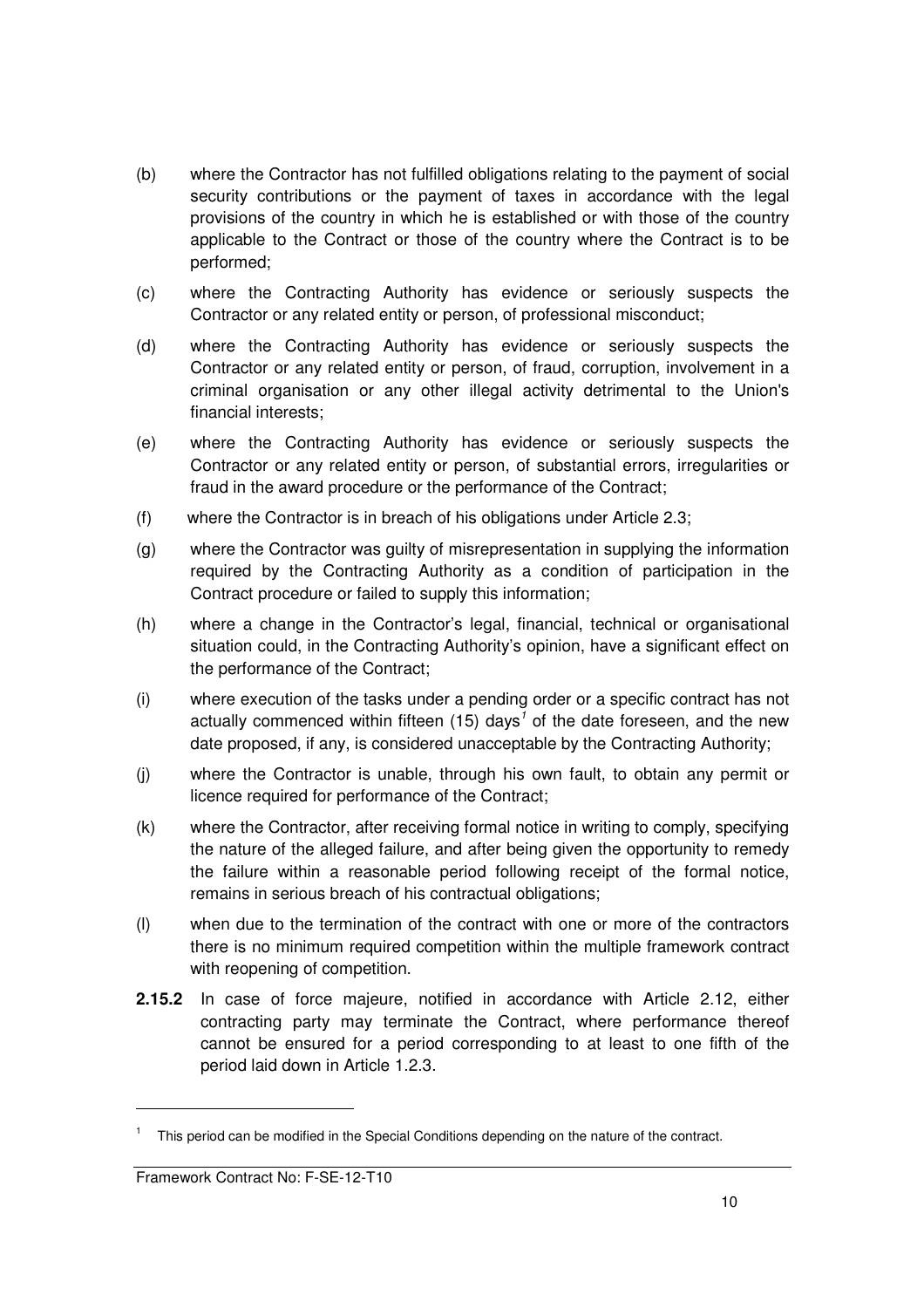**2.15.3** Prior to termination under point c), d), e), h) or k), the Contractor shall be given the opportunity to submit his observations.

Termination shall take effect on the date on which a registered letter with acknowledgment of receipt terminating the Contract is received by the Contractor, or on any other date indicated in the letter of termination.

**2.15.4** Consequences of termination:

In the event of the Contracting Authority terminating the Contract or a pending order or specific contract in accordance with this Article and without prejudice to any other measures provided for in the Contract, the Contractor shall waive any claim for consequential damages, including any loss of anticipated profits for uncompleted work. On receipt of the letter terminating the Contract, the Contractor shall take all appropriate measures to minimise costs, prevent damage, and cancel or reduce his commitments. He shall draw up the documents required by the Special Conditions for the tasks executed up to the date on which termination takes effect, within a period not exceeding sixty (60) days from that date.

The Contracting Authority may claim compensation for any damage suffered and recover any sums paid to the Contractor under the Contract.

On termination the Contracting Authority may engage any other contractor to execute or complete the services. The Contracting Authority shall be entitled to claim from the Contractor all extra costs incurred in doing so, without prejudice to any other rights or guarantees enforceable under the Contract.

## **2.15A SUBSTANTIAL ERRORS, IRREGULARITIES AND FRAUD ATTRIBUTABLE TO THE CONTRACTOR**

Where, after the award of the Contract, the award procedure or the performance of the Contract prove to have been subject to substantial errors, irregularities or fraud, and where such errors, irregularities or fraud are attributable to the Contractor, the Contracting Authority may refuse to make payments, may recover amounts already paid or may terminate all the contracts concluded with the Contractor, in proportion to the seriousness of the errors, irregularities or fraud.

## **2.16 LIQUIDATED DAMAGES**

Should the Contractor fail to perform his obligations under the Contract within the time limits set by the Contract, then, without prejudice to the Contractor's actual or potential liability incurred in relation to the Contract or to the Contracting Authority's right to terminate the Contract, the Contracting Authority may decide to impose liquidated damages of 0.2% of the amount of the relevant purchase per calendar day of delay. The Contractor may submit arguments against this decision within thirty (30) days of notification by registered letter with acknowledgement of receipt or equivalent. In the absence of reaction on his part or of written withdrawal by the Contracting Authority within thirty (30) days of the receipt of such arguments, the decision imposing the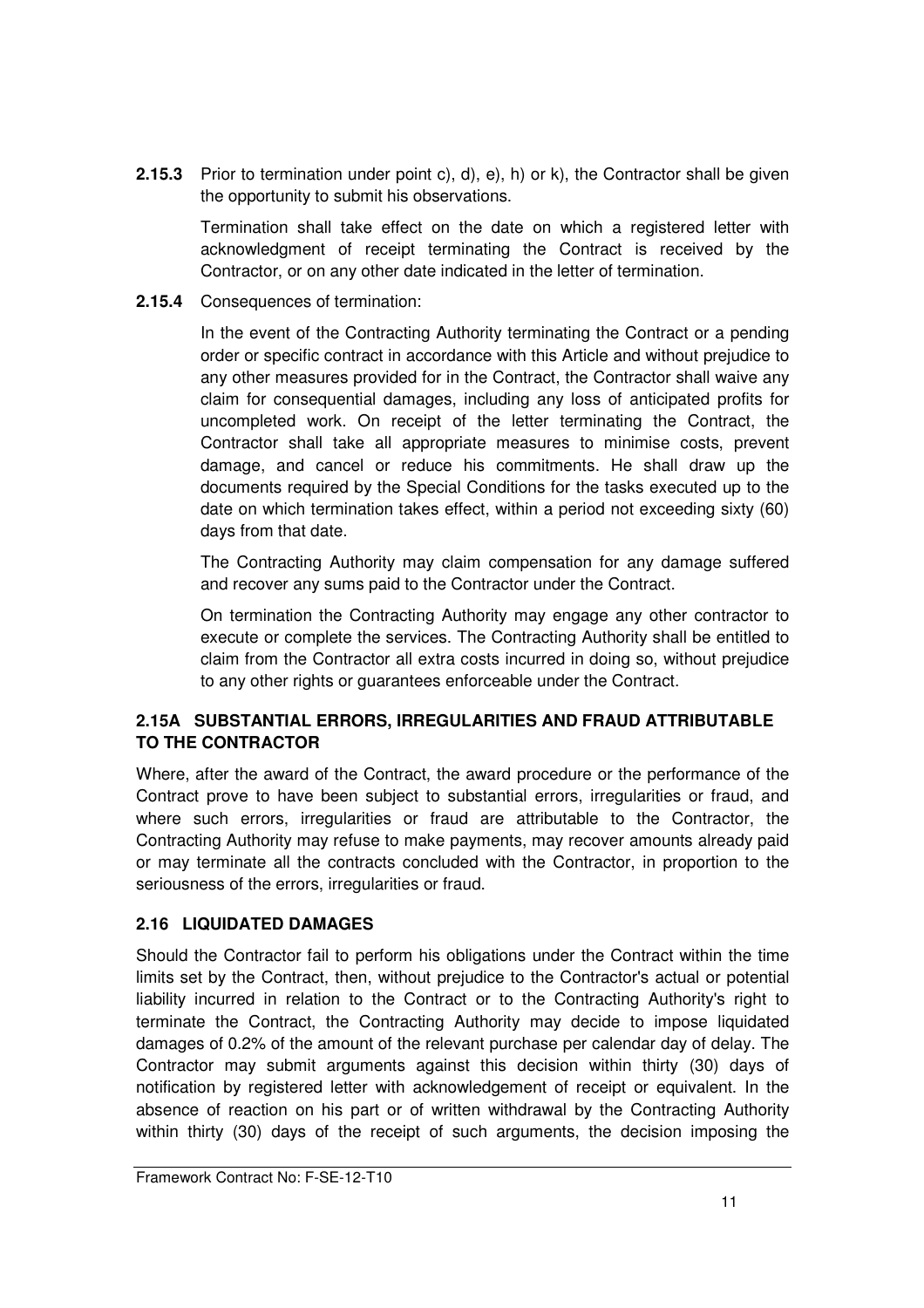liquidated damages shall become enforceable. These liquidated damages shall not be imposed where there is provision for interest for late completion. The Contracting Authority and the Contractor expressly acknowledge and agree that any sums payable under this Article are in the nature of liquidated damages and not penalties, and represent a reasonable estimate of fair compensation for the losses that may be reasonably anticipated from such failure to perform obligations.

## **2.17 CHECKS AND AUDITS**

- **2.17.1** Pursuant to Article 142 of the Financial Regulation applicable to the general budget of the European Communities, the Court of Auditors shall be empowered to audit the documents held by the natural or legal persons receiving payments from the budget of the Union from signature of the Contract up to five (5) years after payment of the balance of the last implementation.
- **2.17.2** The Contracting Authority or an outside body of its choice shall have the same rights as the Court of Auditors for the purpose of checks and audits limited to compliance with contractual obligations from signature of the Contract up to five (5) years after payment of the balance of the last implementation.
- **2.17.3** In addition, the European Anti-Fraud Office may carry out on-the-spot checks and inspections in accordance with Council Regulation (Euratom, EC) No 2185/96 and Parliament and Council Regulation (EC) No 1073/1999 from signature of the Contract up to five (5) years after payment of the balance of the last implementation.

## **2.18 AMENDMENTS**

Any amendment to the Contract shall be the subject of a written agreement concluded by the contracting parties. An oral agreement shall not be binding on the contracting parties. An order or a specific contract may not be deemed to constitute an amendment to the Contract.

## **2.19 SUSPENSION OF THE CONTRACT**

Without prejudice to the Contracting Authority's right to terminate the Contract, the Contracting Authority may at any time and for any reason suspend execution of the Contract, pending orders or specific contracts or any part thereof. Suspension shall take effect on the day the Contractor receives notification by registered letter with acknowledgment of receipt or equivalent, or at a later date where the notification so provides. The Contracting Authority may at any time following suspension give notice to the Contractor to resume the work suspended. The Contractor shall not be entitled to claim compensation on account of suspension of the Contract, of the orders or specific contracts, or of part thereof.

## **SIGNATURES**

For the Contractor, **For the Contracting Authority,** For the Contracting Authority,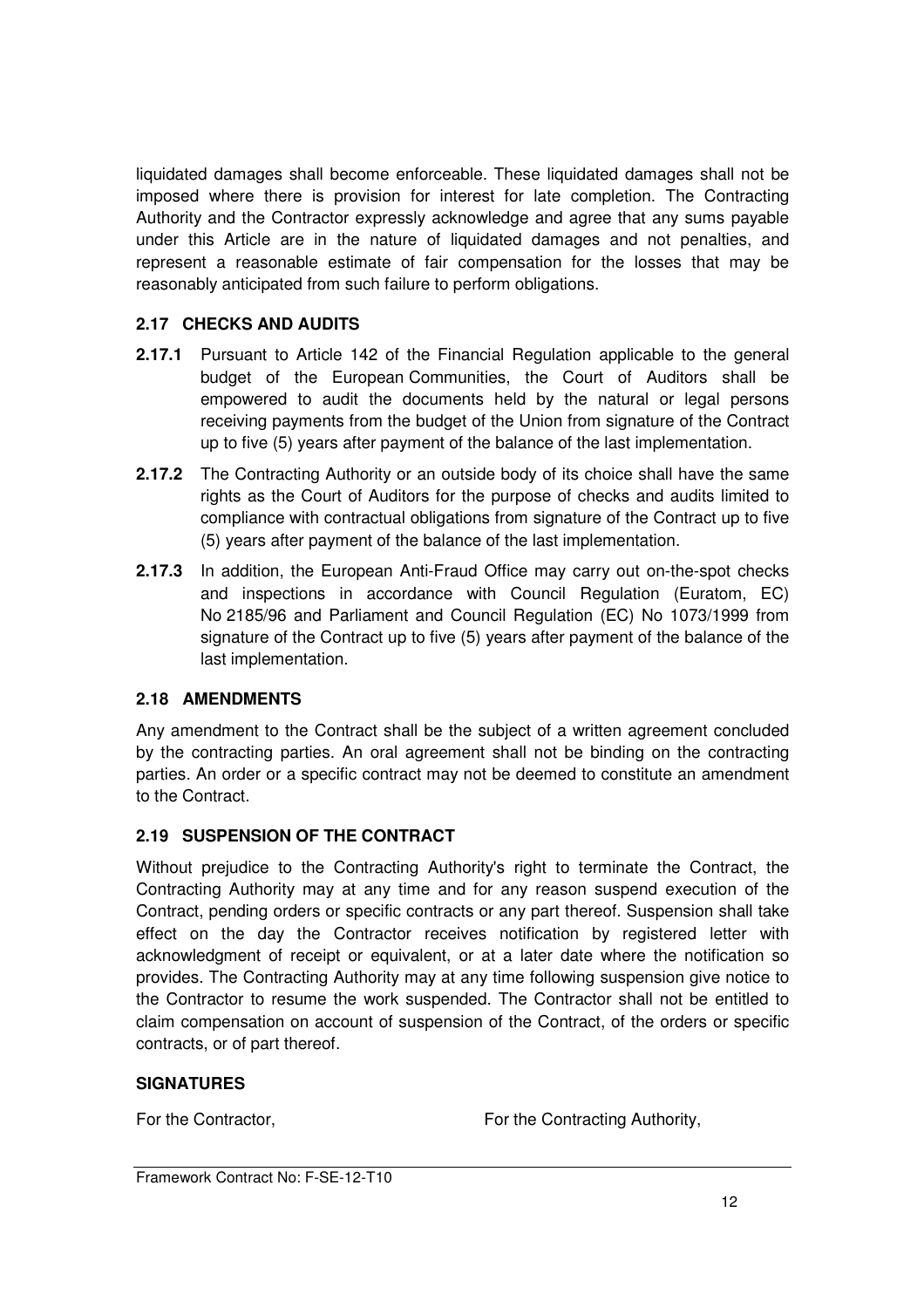| [name]                                                                                                                                                                                                                         |       | [name]               |
|--------------------------------------------------------------------------------------------------------------------------------------------------------------------------------------------------------------------------------|-------|----------------------|
| [function]                                                                                                                                                                                                                     |       | [function]           |
|                                                                                                                                                                                                                                |       |                      |
| signature[s]: Note that the state of the state of the state of the state of the state of the state of the state of the state of the state of the state of the state of the state of the state of the state of the state of the |       | signature[s]:        |
| Done at the state of the state of the state of the state of the state of the state of the state of the state o                                                                                                                 | date: | Done at Vienna date: |
| In duplicate in English.                                                                                                                                                                                                       |       |                      |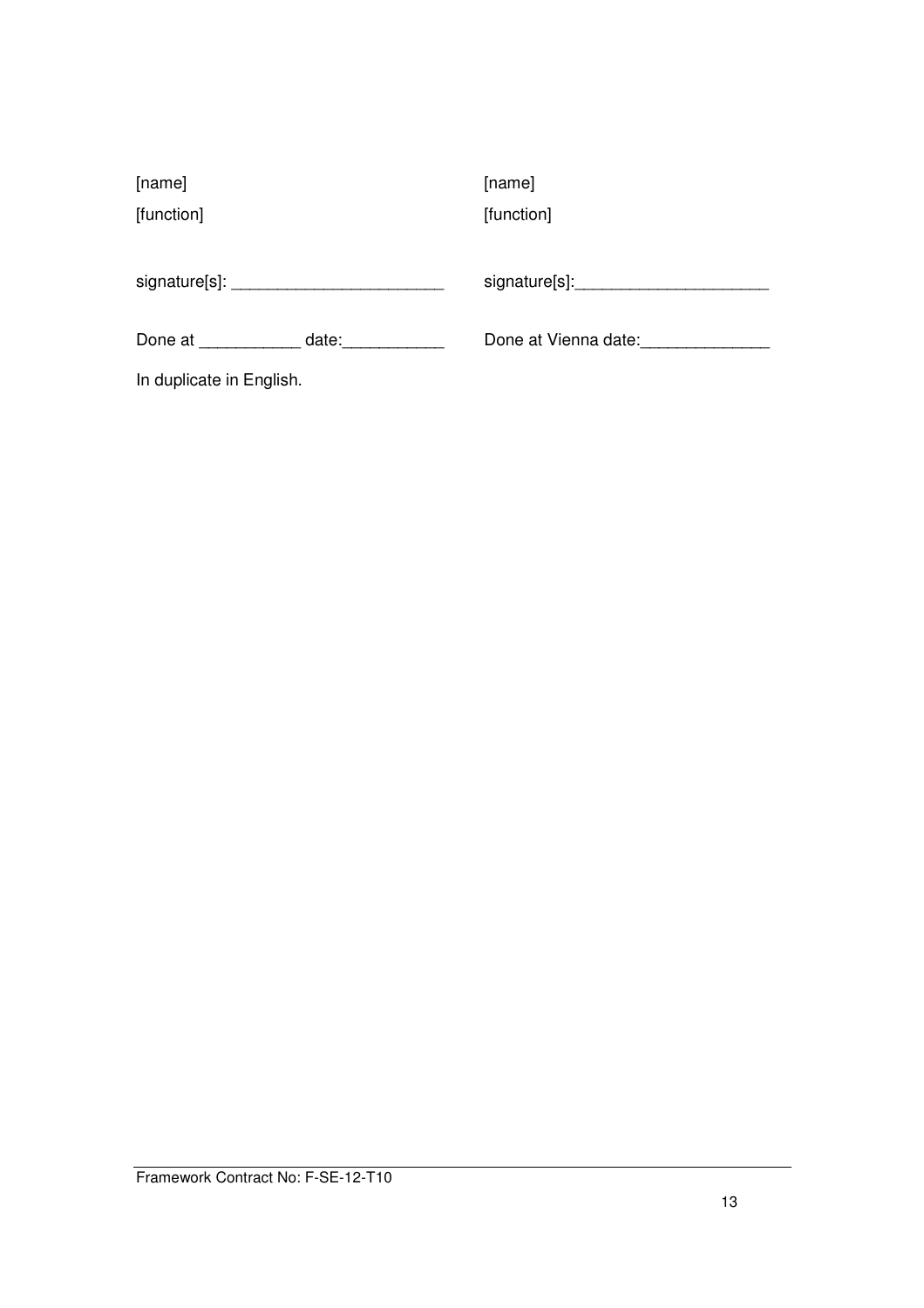# **ANNEX I**

## **Tender and Technical Specifications, including clarifications during tendering**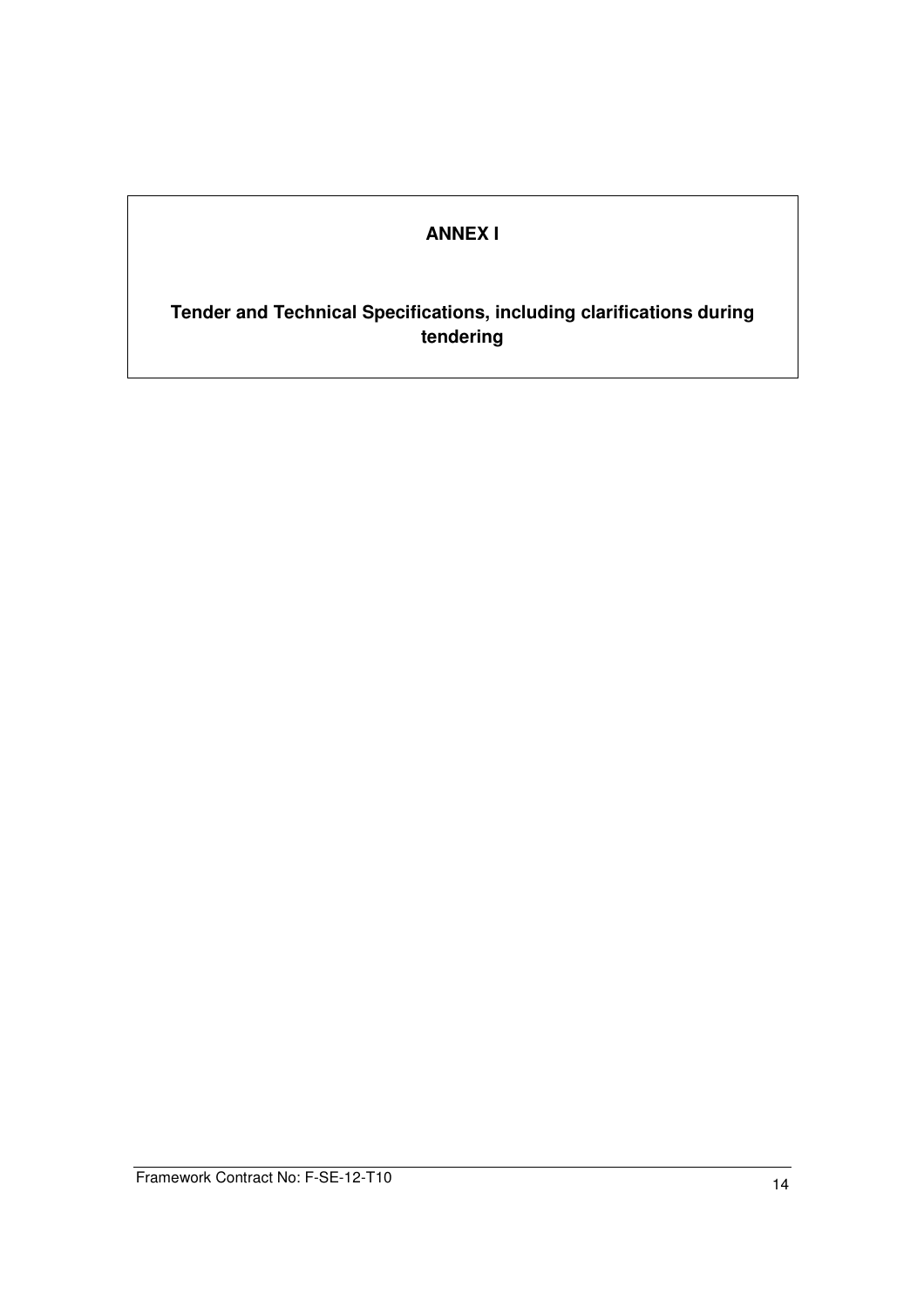# **ANNEX II**

**Contractor's Tender, including clarifications during evaluation of the tender**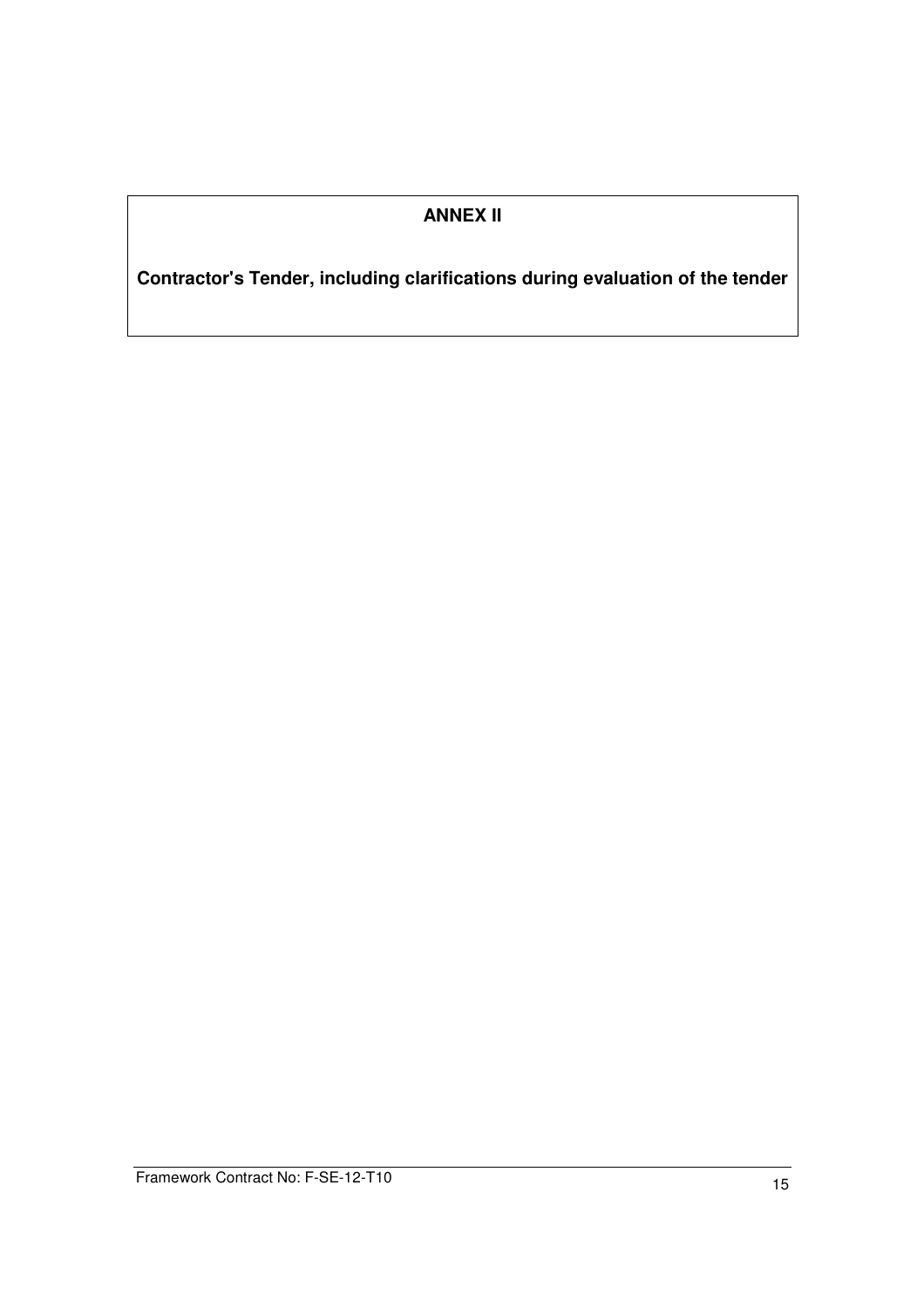## **ANNEX III**

# **Specific Contract/Order Form**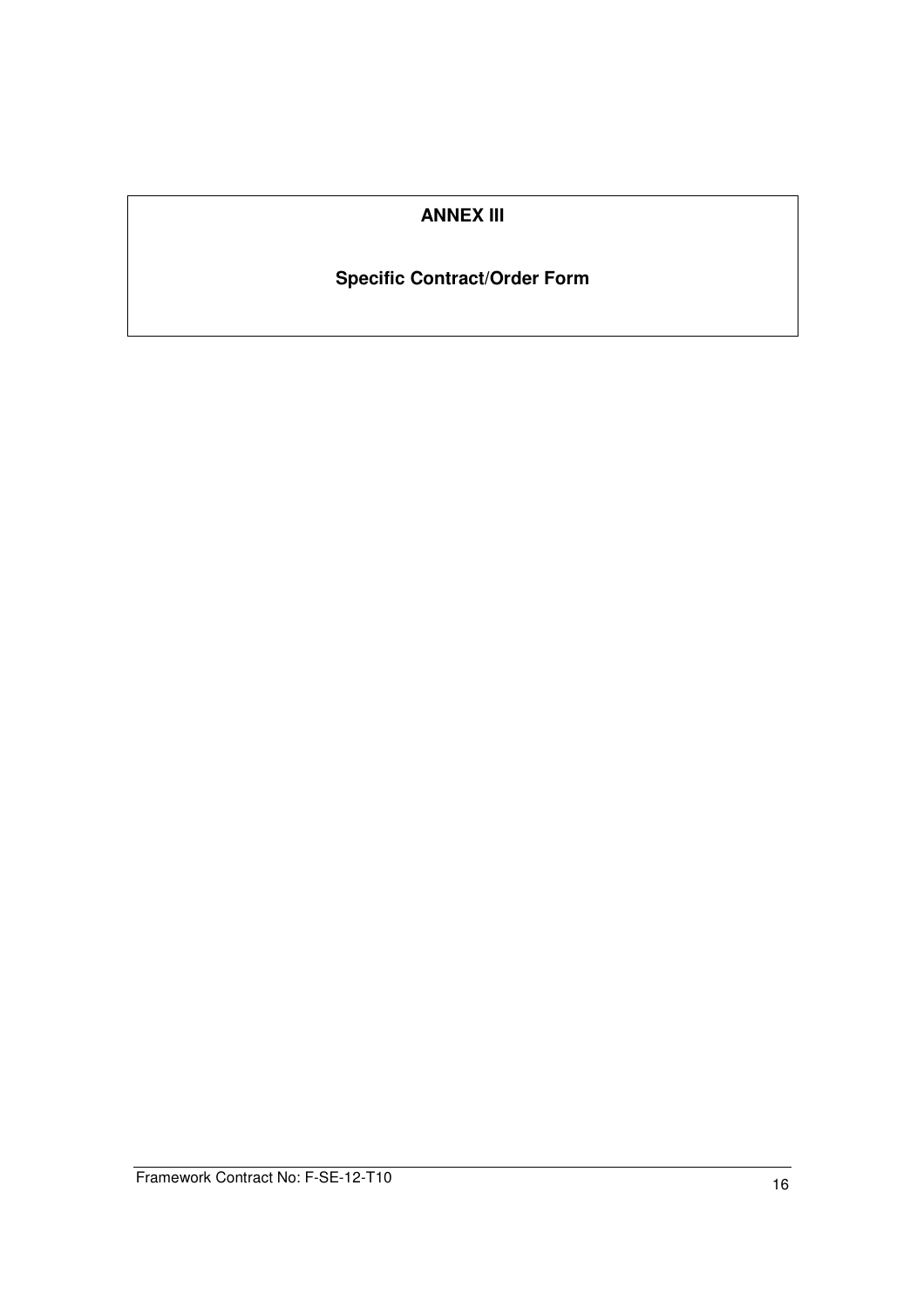## **ANNEX IV**

# **Bank Identification Form and Legal Entities File**